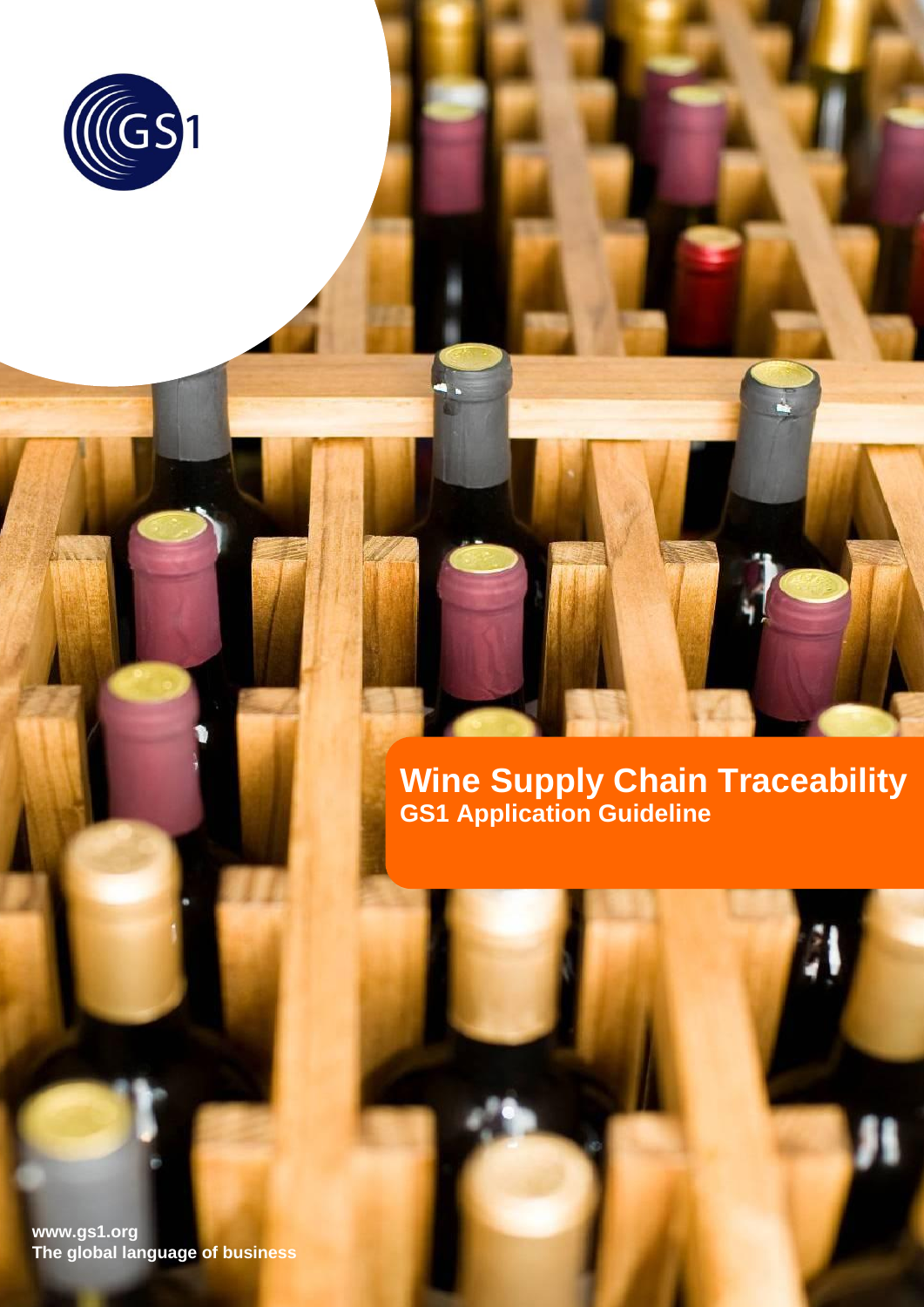

This document provides recommendations and guidance needed to understand and implement the GS1 System of numbering and bar coding from the grape grower to the retailer. The use of GS1 standards is subject to the "General GS1 Specifications" and membership of GS1 (www.gs1.org).

## **Disclaimer**

While every possible effort has been made to ensure that the information in this guideline is correct, GS1 disclaims all liability for any errors or omissions in this document. We do not claim that companies, which implement the best practices described here, will de facto achieve compliance with the Council Regulation (EC) No. 178/2002 concerning General Food Law. Companies or organisations using this document are advised to seek professional advice addressing their possible specific requirements. Each individual company is responsible for their compliance with the European Union legislation and their potential complementary national regulations. Please note that the bar code symbols used in this manual are only examples and are not intended to be scanned or used as references.

## **Copyright**

- Copyright by GS1, January 2005. All rights reserved. This document may be used and reproduced in part without written permission on the condition that its source is properly mentioned.
- Updated with new GS1 terminology and branding September 2008.

## **Acknowledgements**

We acknowledge the following contributions:

- GS1 SOUTH AFRICA for providing a Project Manager
- GS1 FRANCE for the preliminary research of the wine supply chain
- GS1 UK, WSA and AFED for hosting the working group meetings

We also acknowledge the individual contributions made by the members of the Wine Traceability Working Group:

| Alan Armstrong             | <b>WAVERLEY GROUP</b>                      |
|----------------------------|--------------------------------------------|
| <b>Tristan Beckett</b>     | <b>CONSTELLATION EUROPE</b>                |
| Glenda Connoll             | GS1 SOUTH AFRICA (Project Manager)         |
| John Davidson              | <b>DIAGEO</b>                              |
| Camille Dreyfuss           | <b>GS1 FRANCE</b>                          |
| Philip Goodband            | MASTER OF WINE (Co-Chair)                  |
| Boris Klein                | HENKELL & SÖHNLEIN                         |
| Valerie Levesque           | LES GRANDS CHAIS DE FRANCE                 |
| <b>Alistair McArthur</b>   | ALLIED DOMECQ                              |
| John Corbet-Milward        | WINE AND SPIRITS ASSOCIATION - WSA         |
| Miodrag Mitic              | GS1 (Co-Chair)                             |
| Alice Mukaru               | GS1 UK                                     |
| Pravin Patel/Chris Brazier | E & J GALLO                                |
| Michel-Laurent Pinat       | ASSOCIATION FRANÇAISE DES ELEVEURS,        |
|                            | EMBOUTEILLEURS ET DISTRIBUTEURS DE VINS ET |
|                            | SPIRITUEUX - AFED                          |
| <b>Garth Whaits</b>        | <b>DISTELL</b>                             |
|                            |                                            |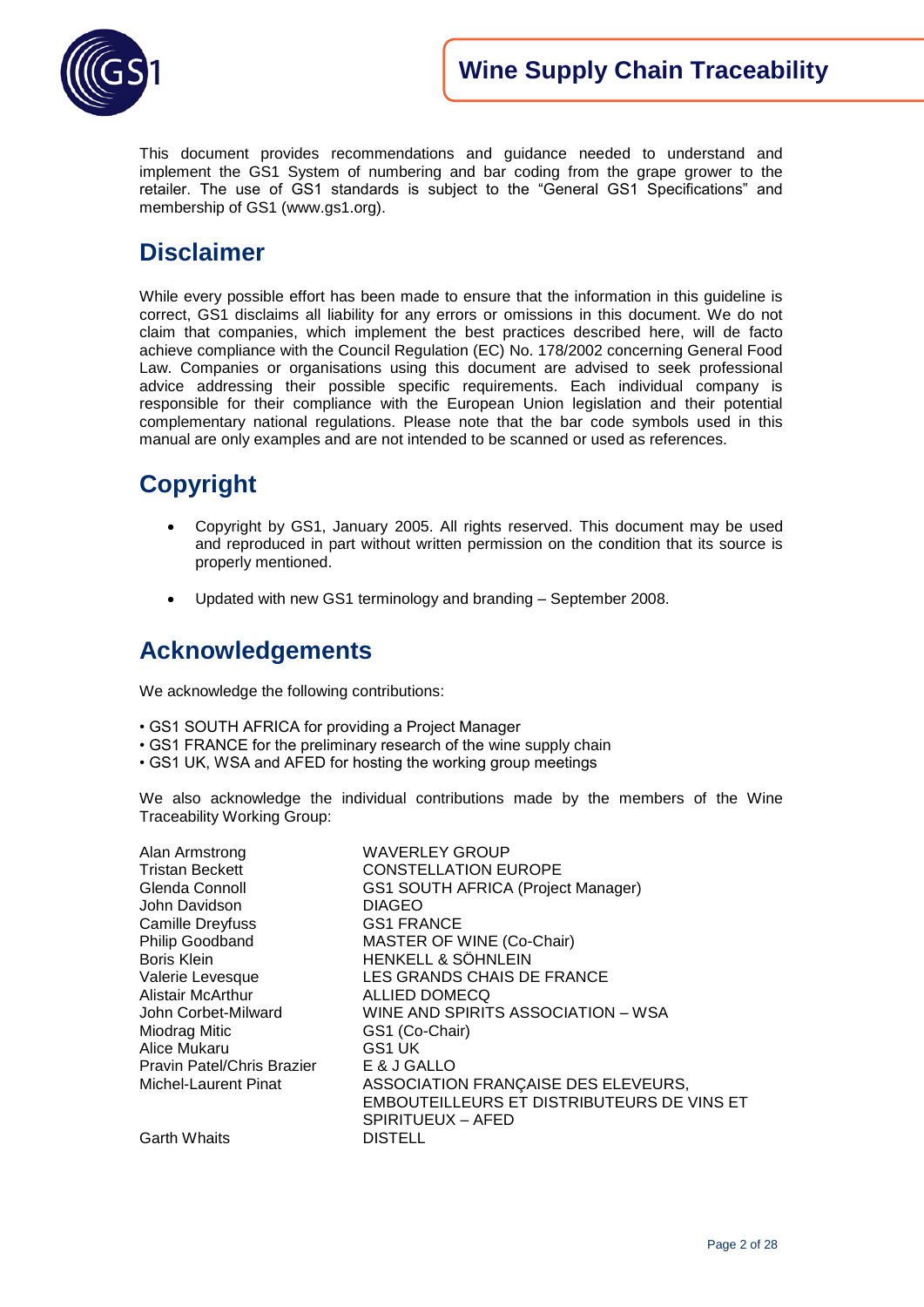

# **Table of Contents**

| 1.                                         |        |  |  |  |
|--------------------------------------------|--------|--|--|--|
| 2.                                         |        |  |  |  |
| 3.                                         |        |  |  |  |
| 4.<br>4.1.<br>4.2.<br>4.3.<br>4.4.<br>4.5. |        |  |  |  |
| 5.                                         |        |  |  |  |
| 5.1.                                       |        |  |  |  |
|                                            | 5.1.1. |  |  |  |
|                                            | 5.1.2. |  |  |  |
|                                            | 5.1.3. |  |  |  |
|                                            | 5.1.4. |  |  |  |
|                                            | 5.1.5. |  |  |  |
| 5.2.                                       |        |  |  |  |
|                                            | 5.2.1. |  |  |  |
|                                            | 5.2.2. |  |  |  |
|                                            | 5.2.3. |  |  |  |
|                                            | 5.2.4. |  |  |  |
| 5.3.                                       |        |  |  |  |
|                                            | 5.3.1. |  |  |  |
|                                            | 5.3.2. |  |  |  |
|                                            | 5.3.3. |  |  |  |
|                                            | 5.3.4. |  |  |  |
|                                            | 5.3.5. |  |  |  |
| 5.4.                                       |        |  |  |  |
|                                            |        |  |  |  |
|                                            | 5.4.2. |  |  |  |
|                                            | 5.4.3. |  |  |  |
|                                            | 5.4.4. |  |  |  |
|                                            | 5.4.5. |  |  |  |
| 5.5.                                       |        |  |  |  |
|                                            | 5.5.1. |  |  |  |
|                                            | 5.5.2. |  |  |  |
|                                            | 5.5.3. |  |  |  |
|                                            | 5.5.4. |  |  |  |
|                                            | 5.5.5. |  |  |  |
| 5.6.                                       |        |  |  |  |
|                                            | 5.6.1. |  |  |  |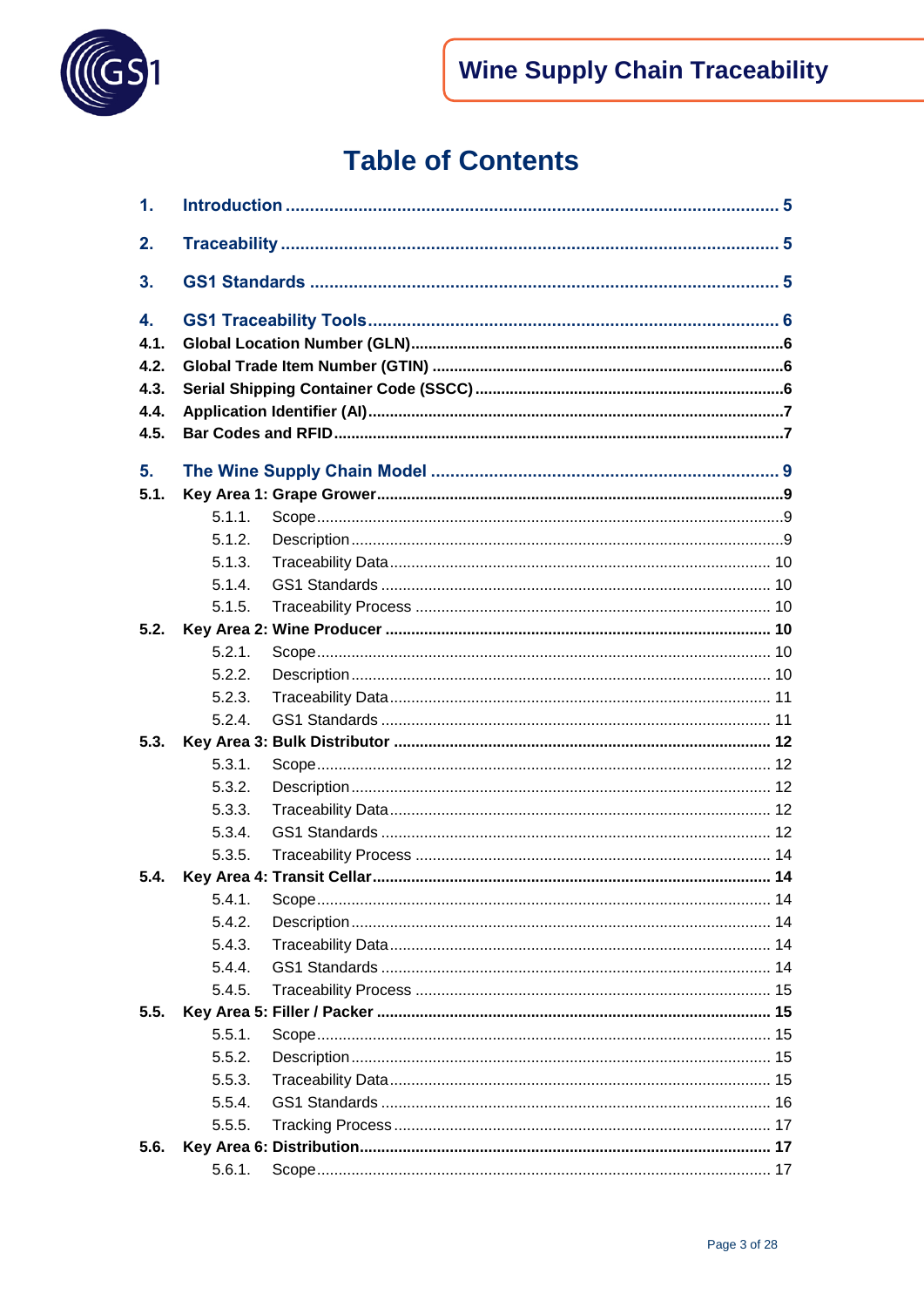

# **Wine Supply Chain Traceability**

|                | 5.6.2. |                                                                                   |  |
|----------------|--------|-----------------------------------------------------------------------------------|--|
|                | 5.6.3. |                                                                                   |  |
|                | 5.6.4. |                                                                                   |  |
| 5.7.           |        |                                                                                   |  |
|                | 5.7.1. |                                                                                   |  |
|                | 5.7.2. |                                                                                   |  |
|                | 5.7.3. |                                                                                   |  |
|                | 5.7.4  |                                                                                   |  |
|                | 5.7.5. |                                                                                   |  |
|                |        |                                                                                   |  |
| 6.             |        |                                                                                   |  |
| 6.1.           |        |                                                                                   |  |
| 6.2.           |        |                                                                                   |  |
| 6.3.           |        |                                                                                   |  |
| 6.4.           |        |                                                                                   |  |
| 6.5.           |        |                                                                                   |  |
| 6.6.           |        |                                                                                   |  |
| 6.7.           |        |                                                                                   |  |
| 6.8.           |        |                                                                                   |  |
|                |        |                                                                                   |  |
| $\mathbf{7}$ . |        |                                                                                   |  |
| 7.1.           |        |                                                                                   |  |
| 7.2.           |        | <b>Contact Details of some GS1 Member Organisations in Wine Trading Countries</b> |  |
|                |        |                                                                                   |  |
| 7.3.           |        |                                                                                   |  |
| 7.4.           |        |                                                                                   |  |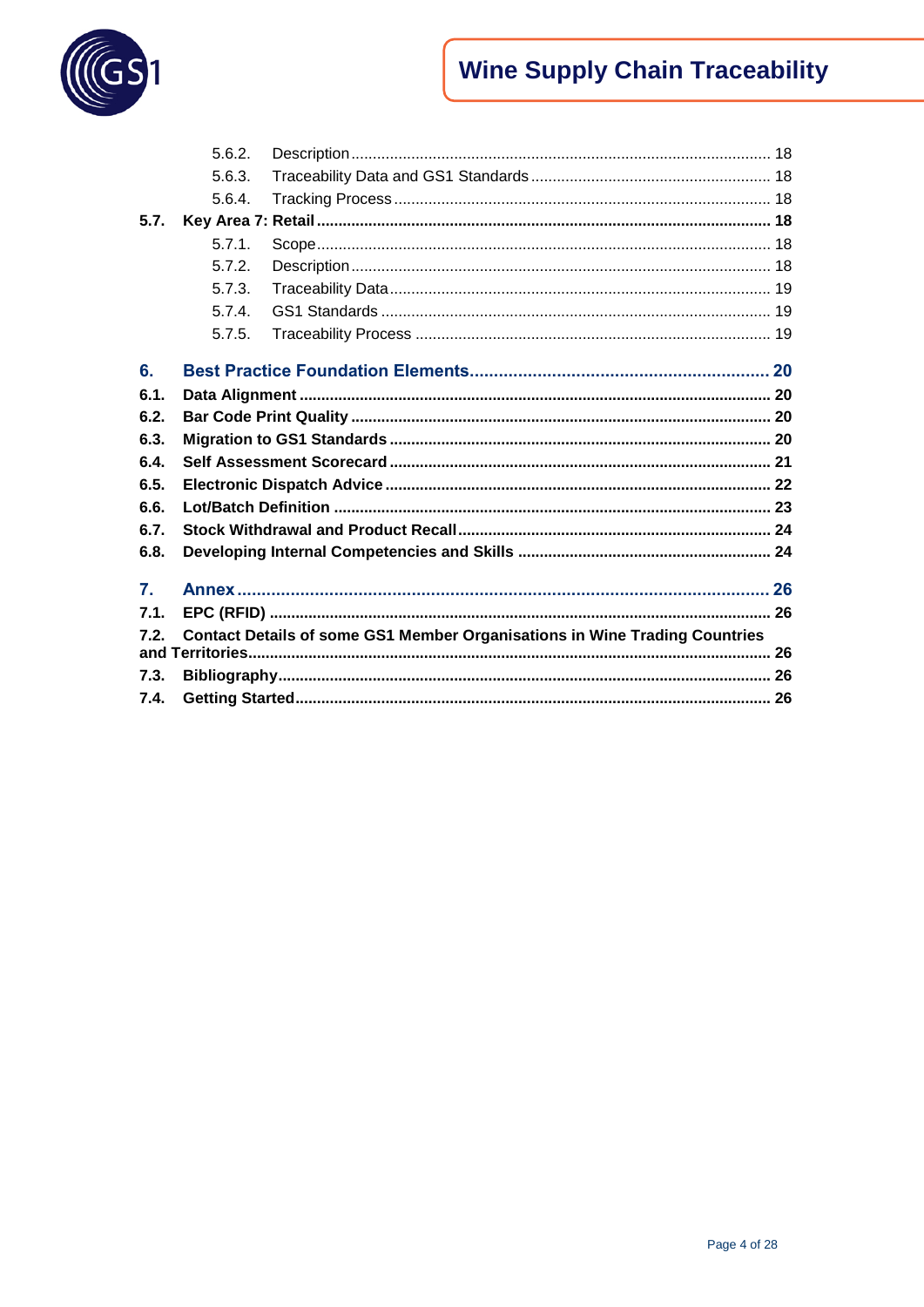

## <span id="page-4-0"></span>**1. Introduction**

GS1 co-established the Wine Traceability Working Group in 2003 together with the British Wine and Spirit Association (WSA) and its French counterpart - Association Française des Eleveurs, Embouteilleurs et Distributeurs de Vins et Spiritueux (AFED). The objective was to adapt the GS1 System for its implementation by the wine industry to facilitate compliance with the traceability-related provisions of the General Food Law - Council Regulation (EC) No. 178/2002.

Although work has been done primarily with the involvement of wine industry companies supplying to the European Union the focus has been on building a traceability model that has global applicability. The Wine Traceability Working Group was composed of representatives of international wine trading companies from France, Germany, South Africa, United Kingdom and United States. Industry peers in Argentina, Australia, Chile, New Zealand, Spain, and other wine regions have reviewed the document.

Effective wine traceability is based upon the accuracy of the information about the products contained in records held by the various supply chain partners. This document provides recommendations and guidance needed to understand and implement the GS1 System of numbering and bar coding from the grape grower to the retailer. The use of GS1 standards is subject to the "General GS1 Specifications" and requires membership in a GS1 Member Organisation. Please consult<http://www.gs1.org/members.html> or [\(http://www.gs1.org\)](http://www.gs1.org/).

The adoption of the full set of GS1 standards is especially timely in view of the release of a new GS1 standard for Radio Frequency Identification (RFID), which is known as the Electronic Product Code (EPC). Leading retailers have announced guidelines for RFID rollout using the EPC standard. The investment in GS1 identification keys (GLN, GTIN, SSCC) is solid and lasting because these are an integral part of the EPC number. The critical path towards industry adoption of RFID is founded on the accelerated adoption of GS1 identification keys and the use of the GS1-128 bar code and Despatch Advice.

## <span id="page-4-1"></span>**2. Traceability**

The most internationally recognised definition of traceability defines it as the "ability to trace the history, application or location of an entity by means of recorded identifications" (ISO 8402). There are however other definitions, such as the one contained in the General Food Law - Council Regulation (EC) No. 178/2002 and the one established by the Codex Alimentarius Commission.

## <span id="page-4-2"></span>**3. GS1 Standards**

In this document, the Wine Traceability Working Group describes the GS1 System for the unique identification of standard trade item groupings not crossing the point of sale, logistic units and trading partners, as well as the data standards, bar code labelling and electronic data exchange as best practices for traceability.

The key reason for this is that the GS1 System provides global, generic, voluntary standards suitable for use by all trading partners to facilitate the identification of companies and their products and to exchange information about them. These standards provide a common language of business used in retail trade and beyond.

If properly used by each member of an extended supply chain, products and data, including information required to manage traceability and shelf life, can be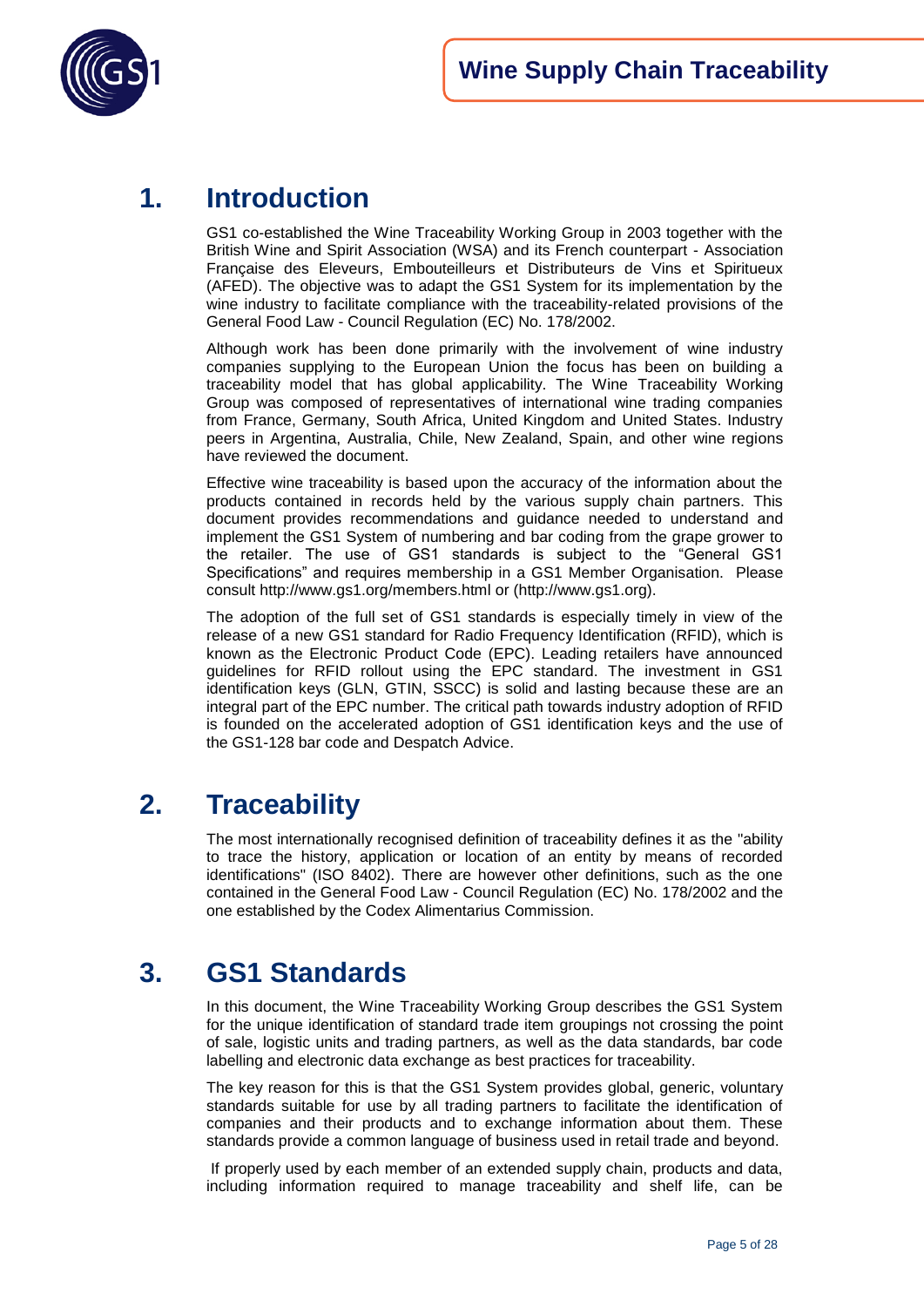

exchanged through each link in the chain - facilitating the seamless flow of information with the flow of goods.

GS1 is the global not-for-profit organisation that creates, develops and manages the GS1 System of Standards. These are open, global, multi-sector information standards, based on best business practices. GS1 has 108 Member Organisations that support the needs of more than 1 million member companies worldwide.

## <span id="page-5-0"></span>**4. GS1 Traceability Tools**

The introduction of GS1 standards can improve the efficiency of recording and exchanging information between supply chain participants. When used in conjunction with databases containing accurate and timely records, GS1 standards provide all supply chain participants with the technical capability to see the origin of a product, both in their own locations and across the entire supply chain.

At the simplest level, item numbering is what the name suggests – a system for identifying items by giving each one a unique number (e.g. a bottle will have a different number to a case). Numbering can be applied at every stage of production and distribution. It is used to identify products and services. While the most visible aspect of item numbering is the bar code, it is only a machine-readable representation of a number. It is the number, which is the most important element in the GS1 System, because the number identifies the item to which it is assigned.

The GS1 numbering system provides for global uniqueness and overcomes problems of confusion, duplication and misinterpretation, because all users of the GS1 System follow the same coding rules. A GS1 number can be recognised not only by local trading partner companies, but by companies operating overseas as well. Each GS1 number is unique worldwide, so there is no possibility of confusion. The GS1 numbering system also provides the ability for items to also carry, within the numbering convention, extra or attribute information pertaining to the item.

GS1 standards carry data, which allow supply chain participants to track and trace products. The application of these standards requires manufacturers, importers/exporters, carriers, distributors and retailers to keep records of serial numbers of logistics units (SSCC), identification numbers of trade items (GTIN) and their attribute information (Application Identifiers), and location numbers of their origin (GLN).

## <span id="page-5-1"></span>**4.1. Global Location Number (GLN)**

A GLN is a numeric code that identifies any legal (e.g. company, division), functional (e.g. accounts dept) or physical entity (e.g. plot of land) within a business or organisation. Each location is allocated a unique number. The use of a GLN is a pre-requisite for efficient Electronic Data Interchange (EDI).

## <span id="page-5-2"></span>**4.2. Global Trade Item Number (GTIN)**

The GTIN is a number used for the unique identification of trade items worldwide. A trade item is any item (product or service) upon which there is a need to retrieve pre-defined information and that may be priced, ordered or invoiced for trade between participants at any point in any supply chain.

## <span id="page-5-3"></span>**4.3. Serial Shipping Container Code (SSCC)**

The SSCC (Serial Shipping Container Code) is a number, which is used for the unique identification of logistic units. A logistic unit is an item of any composition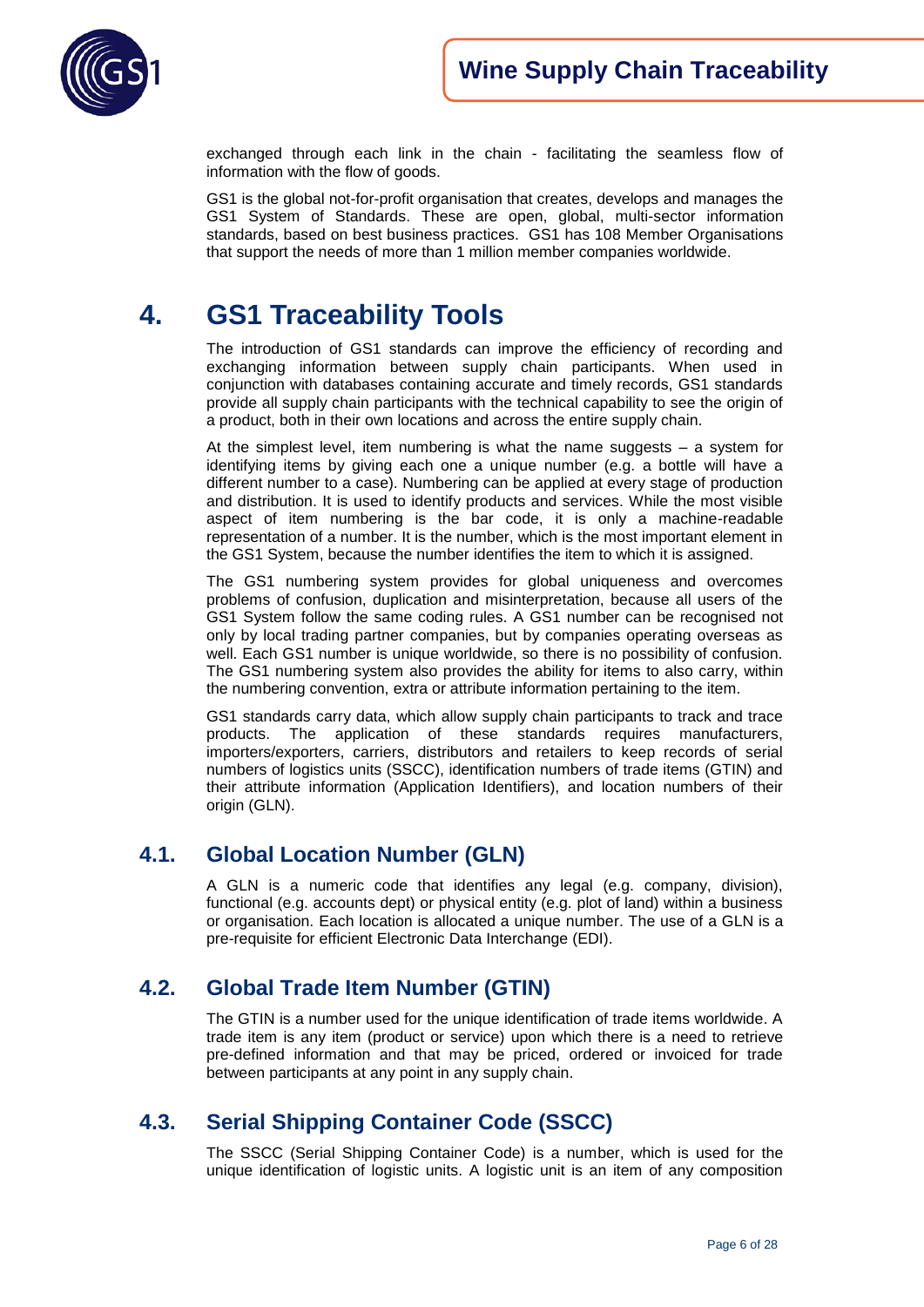

established for transport and/or storage, which need to be managed throughout the supply chain. The SSCC provides an unambiguous identification for logistic units (e.g. a flexi tank or a container). All parties in the supply chain can use it as a reference number to the relevant information held in electronic or human readable files.

## <span id="page-6-0"></span>**4.4. Application Identifier (AI)**

Attribute information is any variable information required over and above the trade unit or logistics unit identification, such as a batch number, production date or customer purchase order. In the GS1 System, this information is expressed by means of GS1 Application Identifiers (AI). Attribute information is bar coded in the GS1-128 bar code symbol.

## <span id="page-6-1"></span>**4.5. Bar Codes and RFID**

GS1 bar codes allow automatic data capture of GS1 numbers, which is a key business solution in an efficient supply chain. The GS1 numbering and bar coding system allows fast accurate and timely data input into computer systems, automating the flow of information into business processes. It also enables improved data capture and transfer of information, while reducing costs. Recent GS1 standardisation developments in the field of RFID are internationally known as the EPCglobal Network.

For more information, please see<http://www.epcglobalinc.org/>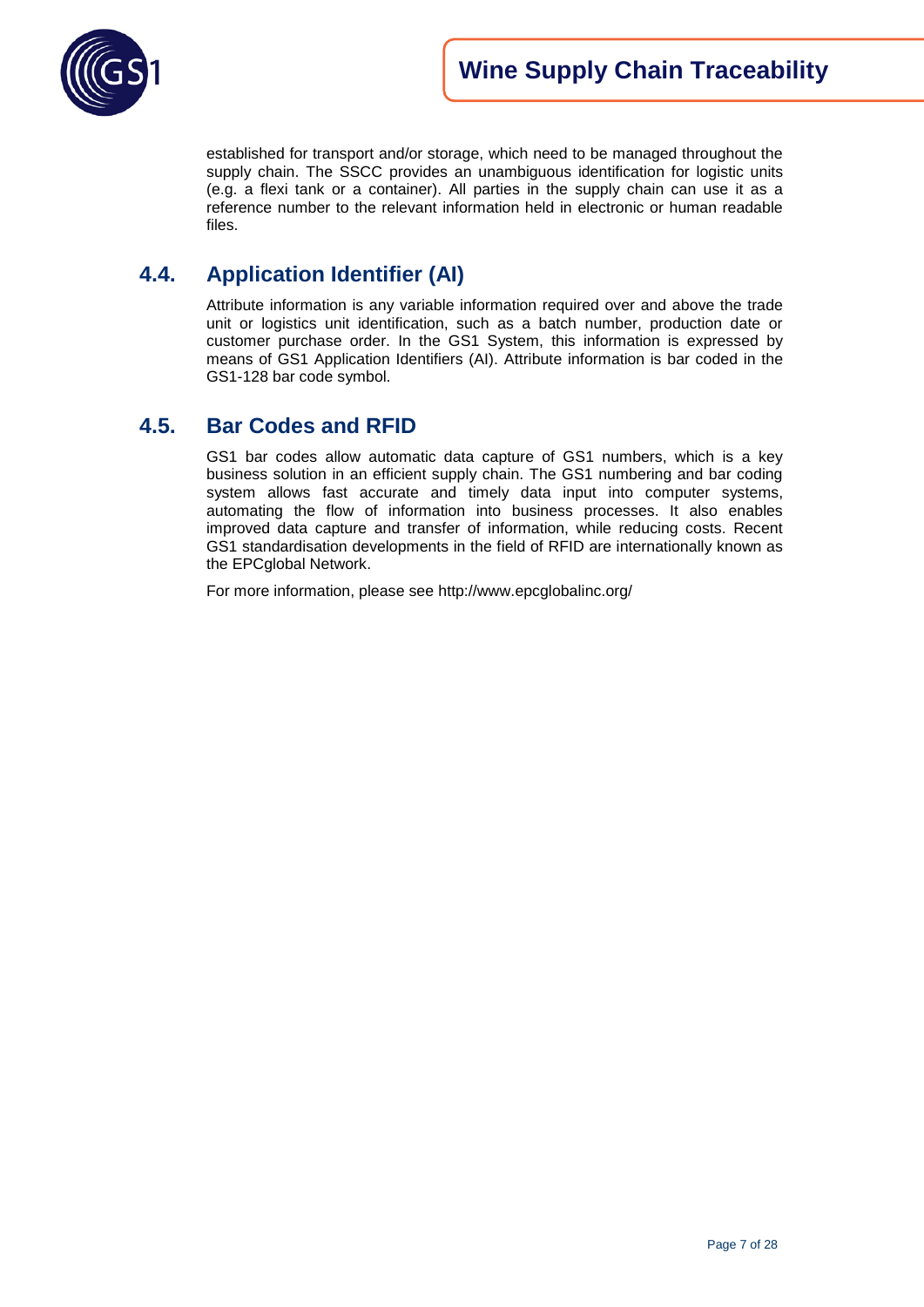

# **Wine Supply Chain Traceability**



*The Wine Supply Chain*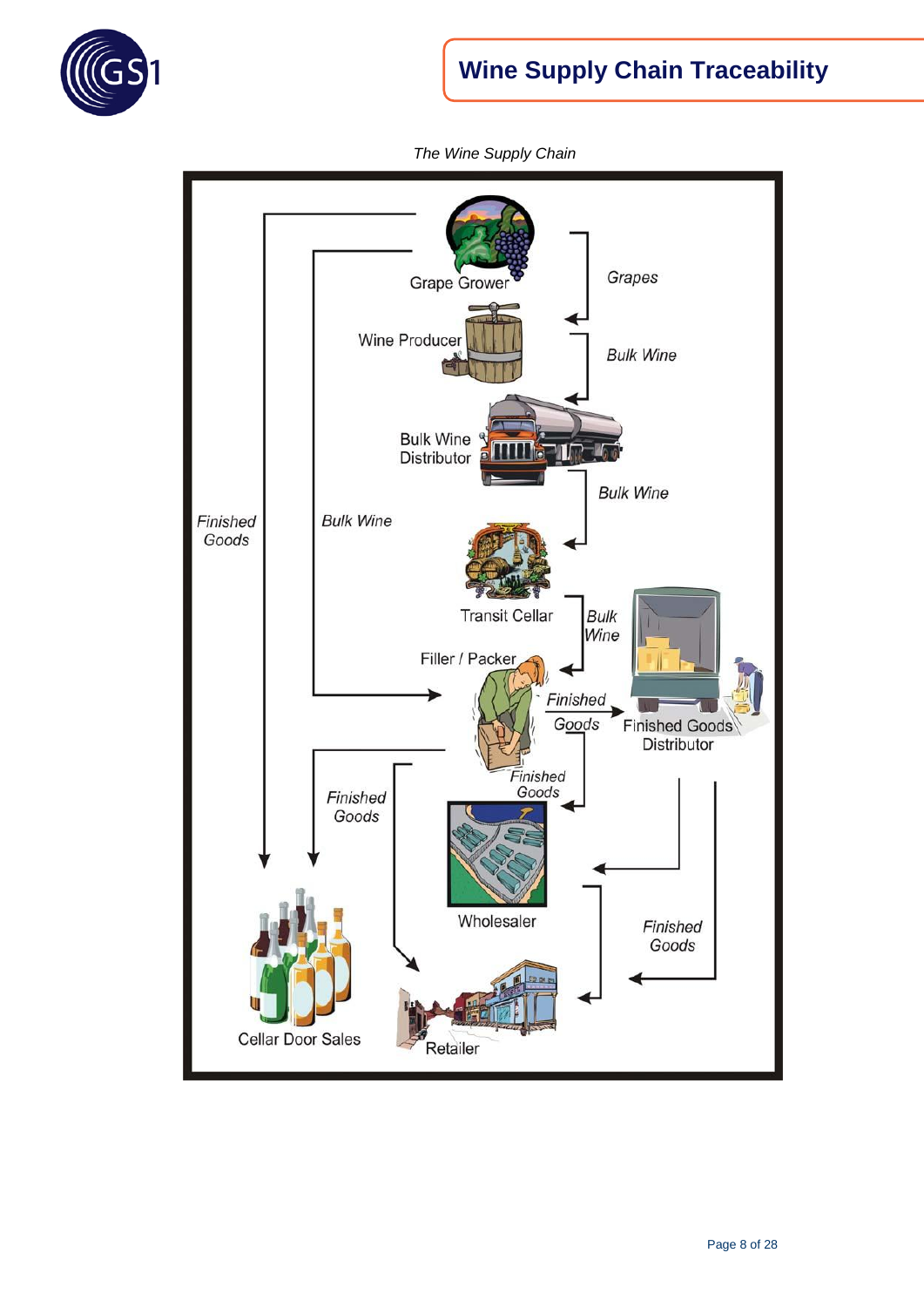

# <span id="page-8-0"></span>**5. The Wine Supply Chain Model**

The wine supply chain has always been complex and fragmented and with more distant suppliers and ever-more demanding customers, the unique characteristics of this supply chain bring challenges to implementing an effective traceability system.

The largest companies account for a significant percentage of the industry and have significant technology requirements. The remainder of the industry is comprised of small to medium enterprises, many of which have found niches in specialty products and branding. There is also a myriad of other support companies that provide materials, transportation, storage and other services that are also impacted by traceability.

Companies vary greatly in their technical capabilities; from phone, fax and paper based transactions, through robust e-commerce, bar code, and other internal systems. Their ability to identify implicated product, and perform track and trace activities is directly related to their technical capabilities.

The Working Group determined that the wine supply chain could be broken down into the following key areas:

- o Grape Grower
- o Wine Producer
- o Bulk Distributor
- o Transit Cellar
- o Filler / Packer
- o Finished Goods Distributor
- o Retailer

Each area was examined with a view to explaining traceability within that business process, and to determine the relevant GS1 standards to be deployed.

## <span id="page-8-1"></span>**5.1. Key Area 1: Grape Grower**

#### <span id="page-8-2"></span>**5.1.1. Scope**

The grape grower is responsible for the production (in accordance with integrated production principles), harvest and delivery of the grapes, as well as record keeping of appropriate information about what is received and what is sent. Vineyard treatment details should be available on request.

#### <span id="page-8-3"></span>**5.1.2. Description**

Since traceability does not confer a guarantee of quality, disciplined record keeping is a key success factor. It is essential that the grower keep records for each plot or block of vines under his control. This includes details about the location, type and care of the vines, annual production record, origin and chemical content of water used for cleaning and irrigation, and the annual treatment record, which includes all fertilisers, pesticides, fungicides and/or any other treatments carried out. On receipt of treatment products from suppliers, a record should be made of the supplier"s details, a description of the product received, as well as applicable batch numbers.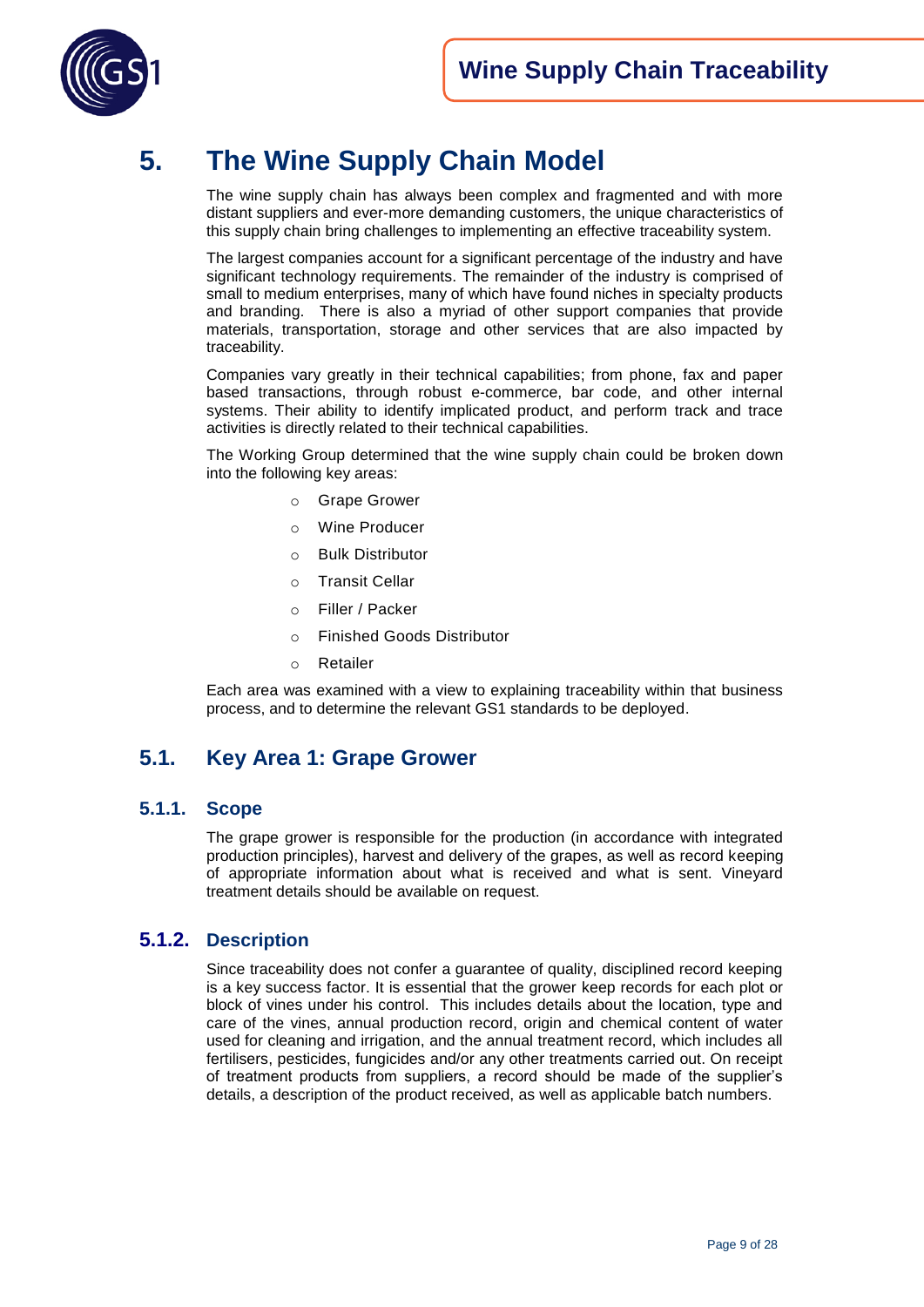

## <span id="page-9-0"></span>**5.1.3. Traceability Data**

The key data required for traceability purposes is the identification of the plot or block from which the grape comes, and the picking date. There are major benefits from having a standard globally unique location number (this number would be changed if the plot is sub-divided or if the vine variety on the plot changes). All communications and related paperwork can have a common means of identifying locations, thus eliminating the need to include names, addresses and other related information.

### <span id="page-9-1"></span>**5.1.4. GS1 Standards**

Each plot or block of vines is identified with a Global Location Number (GLN), which is allocated by the grape grower. The following information should be associated to each GLN:

- Name and address of the vineyard
- **Plot map reference/cadastral reference/block identifier**
- Size of plot/number of vines
- Vine variety
- Contact details

At the end of the economic life of a specific block, the GLN dies with vine uprooting. A new GLN would have to be allocated to the block on completion of the replanting programme. The same applies if the vineyard is grafted over to a different variety on the same rootstocks.

**NOTE:** It is not recommended that a GTIN be allocated by the grower to grape varieties that he supplies. GTINs require the product to be "branded", and would entail Receiving Cellars having multiple GTINs for the same grape variety supplied by many different growers.

### <span id="page-9-2"></span>**5.1.5. Traceability Process**

The grower should supply with each delivery the GLN of the plot or block from which it comes and the date of picking, so that the receiving winery can link the related details to the wine made from these grapes.

## <span id="page-9-3"></span>**5.2. Key Area 2: Wine Producer**

#### <span id="page-9-4"></span>**5.2.1. Scope**

The wine producer is responsible for receiving the grapes and for the production, manufacture and/or blending of wine products.

#### <span id="page-9-5"></span>**5.2.2. Description**

#### **Grapes:**

Receiving records should include details of the type of product received, vine variety, identity of the supplier (grape grower) and the location from which the grapes were harvested. This information may be obtained from the GLN supplied when the grapes are delivered. The date of receipt should be recorded.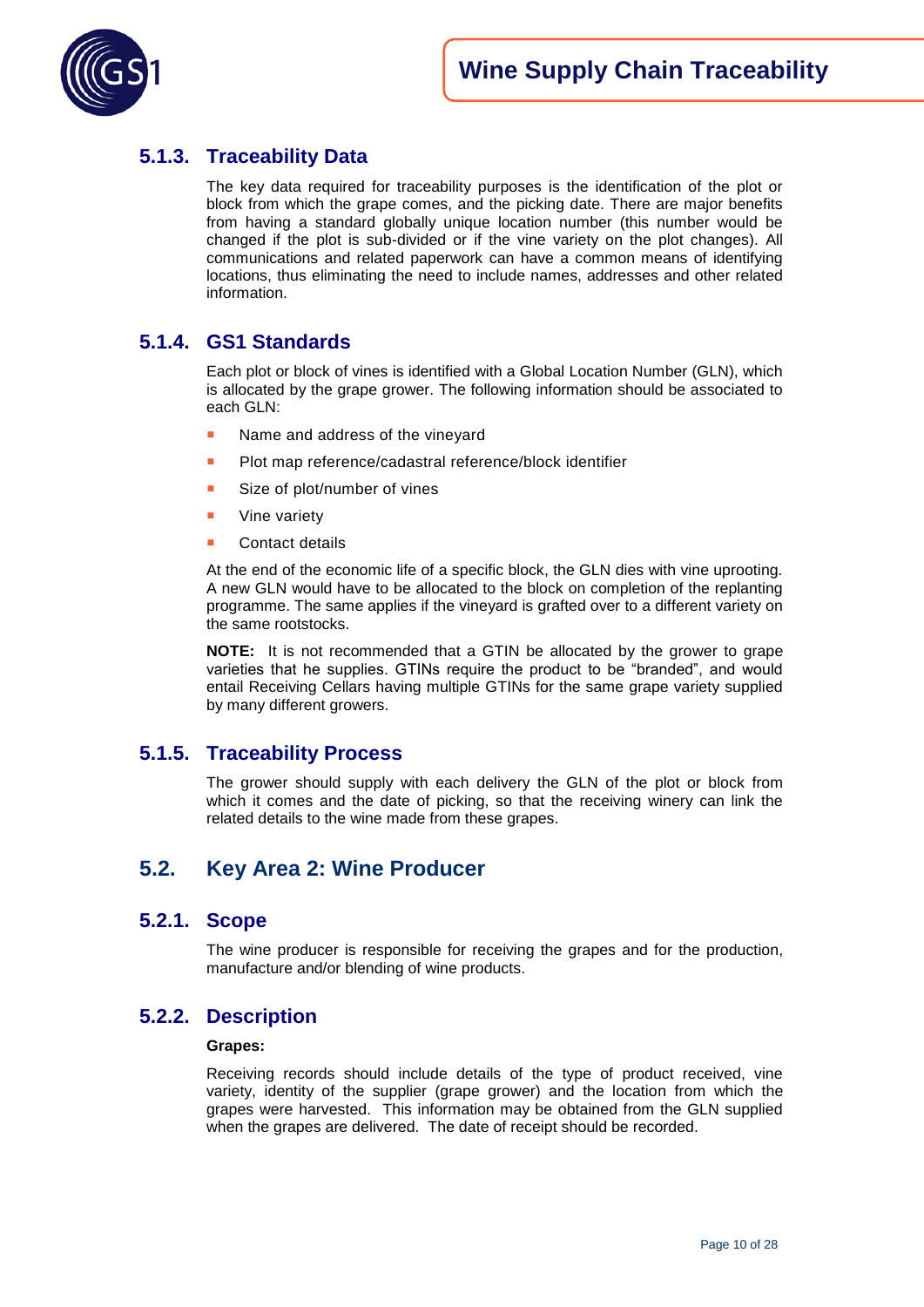The records should also show where in the winery the grapes or juice were sent, for example, to the de-stemmer/crusher/must chiller/press, maceration or receiving tank.

#### **Additives<sup>1</sup> :**

On receipt of additives from suppliers, a record should be made of the supplier"s details, receiving date, a description of product received, as well as applicable batch numbers.

### <span id="page-10-0"></span>**5.2.3. Traceability Data**

The transformation from juice to wine can require numerous steps, but all wine is made using the same basic process. Many procedures and operations are performed, so the wine producer must keep accurate records of the procedures used to make each wine. These records are the corner stone of product traceability.

Physical samples of the finished product (per batch) may be retained for later chemical analysis. The responsibility to maintain full traceability records (by employing internal systems and procedures) rests with the business operator. The nature of internal business processes, which form the basis for a risk analysis, remains the prerogative of each business operator. The winery is responsible for identifying each production run with a batch number. Through the use of GS1 standards, the business operator is able to accurately identify to whom the finished product was delivered, isolate a distinct batch and withdraw it from the market.

The finished wine may be sent to:

- □ A filler/packer for the filling and packing of finished goods (trade items)
- □ Another wine producing cellar for inclusion as "top-up" or for blending
- □ A bulk wine distributor

### <span id="page-10-1"></span>**5.2.4. GS1 Standards**

 $\overline{a}$ 

- Identification of the Wine Producer:
	- $\Box$  The Wine Producer is identified by a GLN.
- Product Identification (trade item):
	- A product (trade item) is uniquely identified with a Global Trade Item Number (GTIN). Since the product at this stage is deemed to be a variable measure item, the use of a variable measure indicator "9" is necessary.
- Shipping Container Identification (logistics unit):
	- A shipping container (e.g. road tanker) is identified with a Serial Shipping Container Code (SSCC).
- The quantity of wine dispatched:
	- □ The Application Identifier AI (315n) is used to indicate the quantity (litres) of wine dispatched. **2**

<sup>1</sup> Any non-grape addition included in the wine-making process.

<sup>2</sup> The fourth (and last) digit of the AI indicates the implied decimal point position. The value 0 means that the measurement is expressed in the basic unit of measure associated with the AI (e.g. litres). A value of 1 decreases the measurement by a factor of 10, a value of 2 by a factor of 100, and so on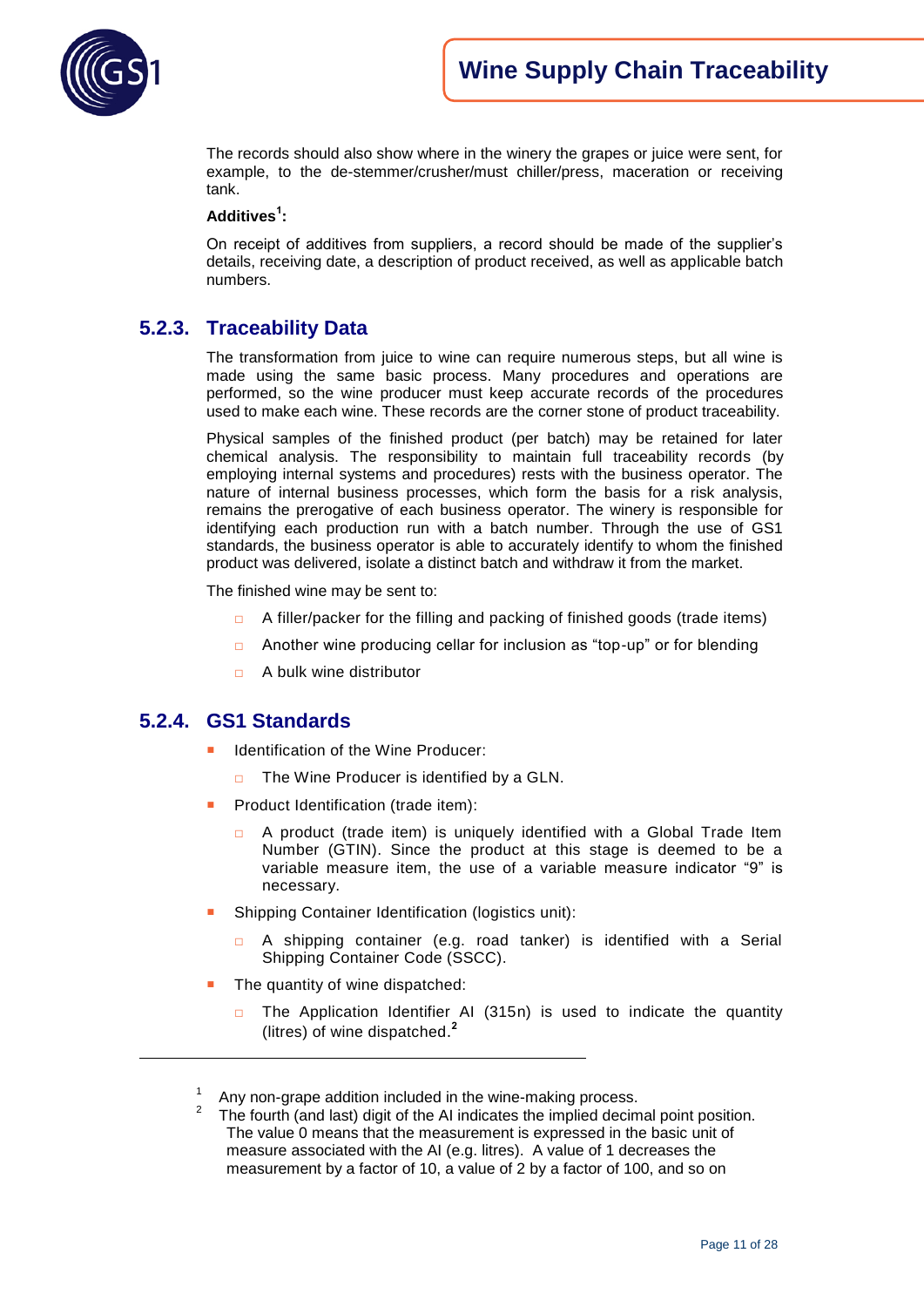

- The batch number of each product:
	- $\Box$  The AI (10) is used to indicate the batch number. The quantity dispatched and batch numbers are both attributes of the product. Therefore they must be combined with the product identifier (GTIN, AI  $(01)$ .

## <span id="page-11-0"></span>**5.3. Key Area 3: Bulk Distributor**

#### <span id="page-11-1"></span>**5.3.1. Scope**

The bulk distributor is responsible for receipt, storage, dispatch, processing, sampling and analysis of bulk wine, as well as record keeping of appropriate information about what is received and what is dispatched.

#### <span id="page-11-2"></span>**5.3.2. Description**

The bulk distributor receives bulk wine from the wine producer, which has been identified by a GTIN and a batch number. The bulk wine container identification (SSCC) is recorded on arrival. The information received and recorded also includes the amount of wine received (AI (315n)).

The wine is usually pumped into transport containers such as road tankers or barrels. When the wine arrives at the "tank farm", the bulk distributor checks the receiving documents and takes samples for tasting and analysis. He approves or rejects the wine (if rejected, the wine returns to the nominated source). Two distinct processes are then identified:

- Storage and dispatch of bulk wine without any blending or any other processing. The batch number of the output is the same as the batch number of the input.
- Storage, blending of different wines and dispatch of the new bulk blend. A new batch number must be allocated, which is different from any other batch number used in the blending process.

#### <span id="page-11-3"></span>**5.3.3. Traceability Data**

The bulk distributor sends batches of wine to the transit cellar or to the filler / packer. Identification is handled as per the options detailed below.

#### <span id="page-11-4"></span>**5.3.4. GS1 Standards**

Bulk wine containers, such as storage tanks, are identified with a Serial Shipping Container Code (SSCC) allocated by the bulk distributor. When bar coded, the SSCC is represented in a GS1-128 symbol. The AI (00) indicates that the data field contains an SSCC.

- **Option One:** 
	- □ The bulk wine container holds mixed products, with mixed batch numbers.
	- □ The mandatory AI is (00) Serial Shipping Container Code (SSCC).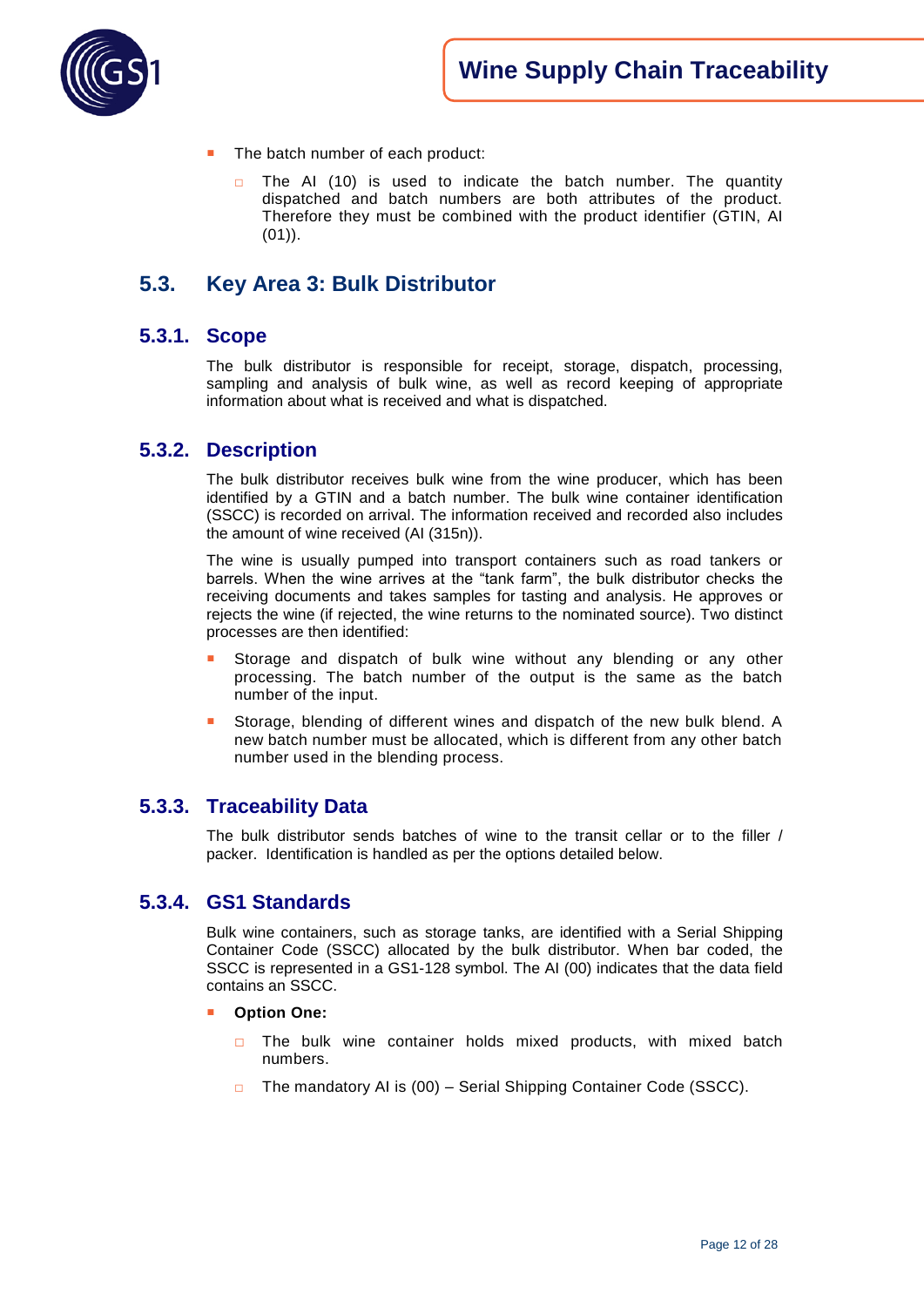



*Serial Shipping Container Code (SSCC) bar coded in a GS1-128 symbol* 

#### **Option Two:**

- □ The bulk wine container carries the same product, with the same batch number. The recommended Application Identifiers are:
	- (00) Serial Shipping Container Code (SSCC)
	- (01) Global Trade Item Number (GTIN)
	- (10) Batch code
	- (315n) Volume (litres)



*The SSCC and attribute information bar coded in a GS1-128 symbol*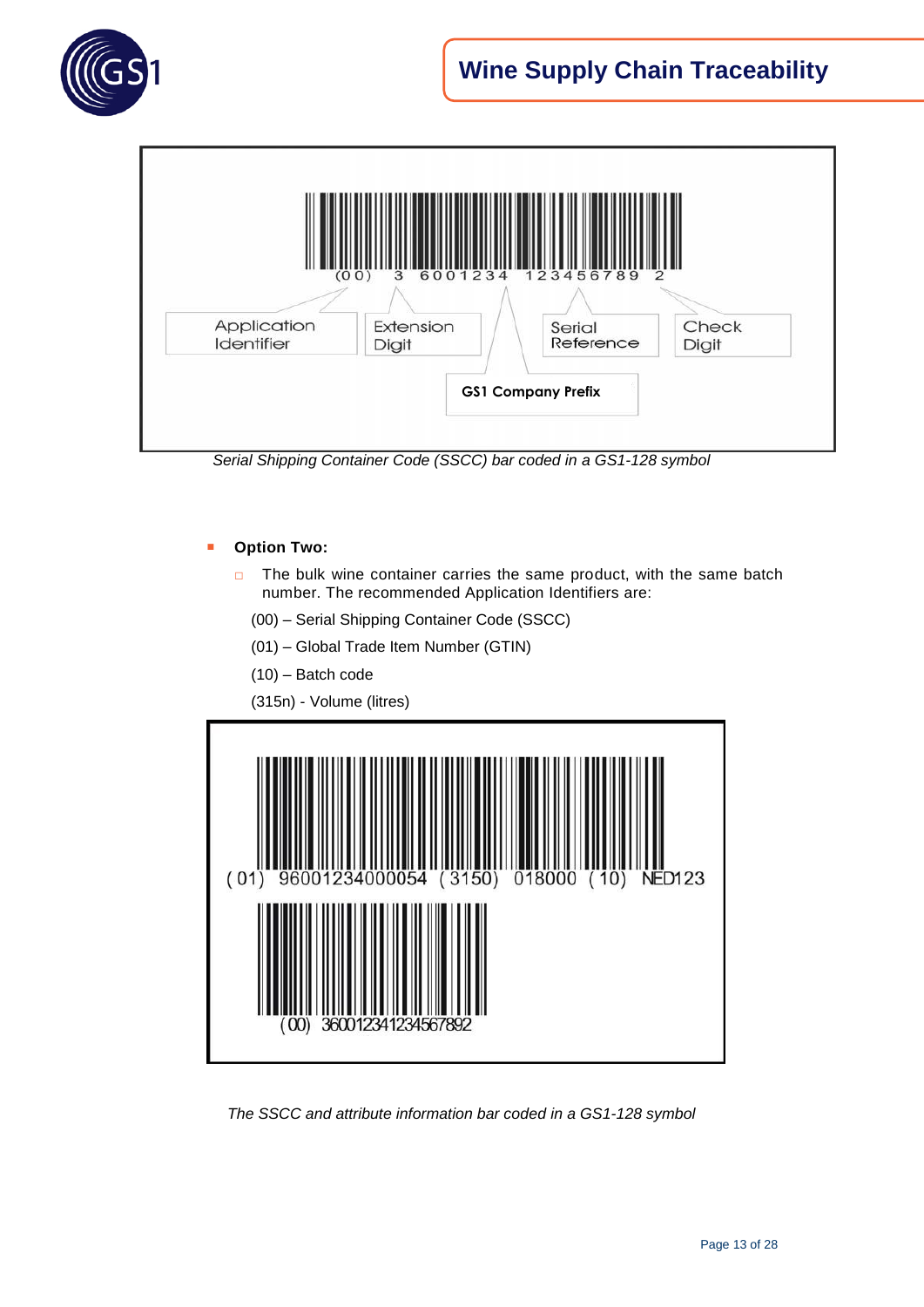

## <span id="page-13-0"></span>**5.3.5. Traceability Process**

- Identification of the Bulk Distributor:
	- A bulk distributor is identified with a GLN.
- Identification of the Bulk Wine Container (SSCC, GTIN, Batch and Quantity):
	- $\Box$  It is essential that links between the SSCC of the container, the GTIN and batch number of the product be maintained. To ensure forward tracking, it is necessary to record the GTIN and Batch number of the delivery items and link these to the GLN of the recipient. The information regarding the SSCC and its components must be sent to the relevant supply chain partners prior to the dispatch of the goods. This information is then recorded for retrieval when the container arrives at its destination.

## <span id="page-13-1"></span>**5.4. Key Area 4: Transit Cellar**

#### <span id="page-13-2"></span>**5.4.1. Scope**

The transit cellar is responsible for the receipt, storage, dispatch, processing, sampling and analysis of bulk wine, as well as record keeping of appropriate information about what is received and what is dispatched. The transit cellar can be part of the filler/packer company (geographically separate or not) or can be outsourced. What differentiates the bulk distributor from the transit cellar is that the former has a commercial role (he sends invoices) whereas the latter has only a role of transit with no commercial and no invoicing goal.

#### <span id="page-13-3"></span>**5.4.2. Description**

The transit cellar receives bulk wine from bulk distributors in different kinds of containers. Each of these containers is identified with an SSCC, a GTIN and a batch number in a GS1-128 bar code, as well as in human readable form.

During the transit cellar stage, the wine is prepared for onward sale and filling. It is loaded for transit to the customer and is accompanied by all the appropriate documents. The transit cellar sends batches of bulk wine to the filler/packer. Each container sent is identified with a unique serial number (SSCC), a GTIN, a batch number and the quantity of wine (litres) sent. This information is communicated via a GS1-128 bar code and in human readable form. If the transit cellar is part of a cellar complex, then the wine is moved through pipes to the filling section, rather than in bulk containers.

#### <span id="page-13-4"></span>**5.4.3. Traceability Data**

In order to maintain accurate traceability throughout the chain, it is necessary that the transit cellar records the GTIN and batch numbers, as well as the SSCC of each item dispatched.

#### <span id="page-13-5"></span>**5.4.4. GS1 Standards**

- Identification of the Transit Cellar
	- $\Box$  A transit cellar is identified with a GLN.
- Identification of a container
	- □ A container is identified with an SSCC.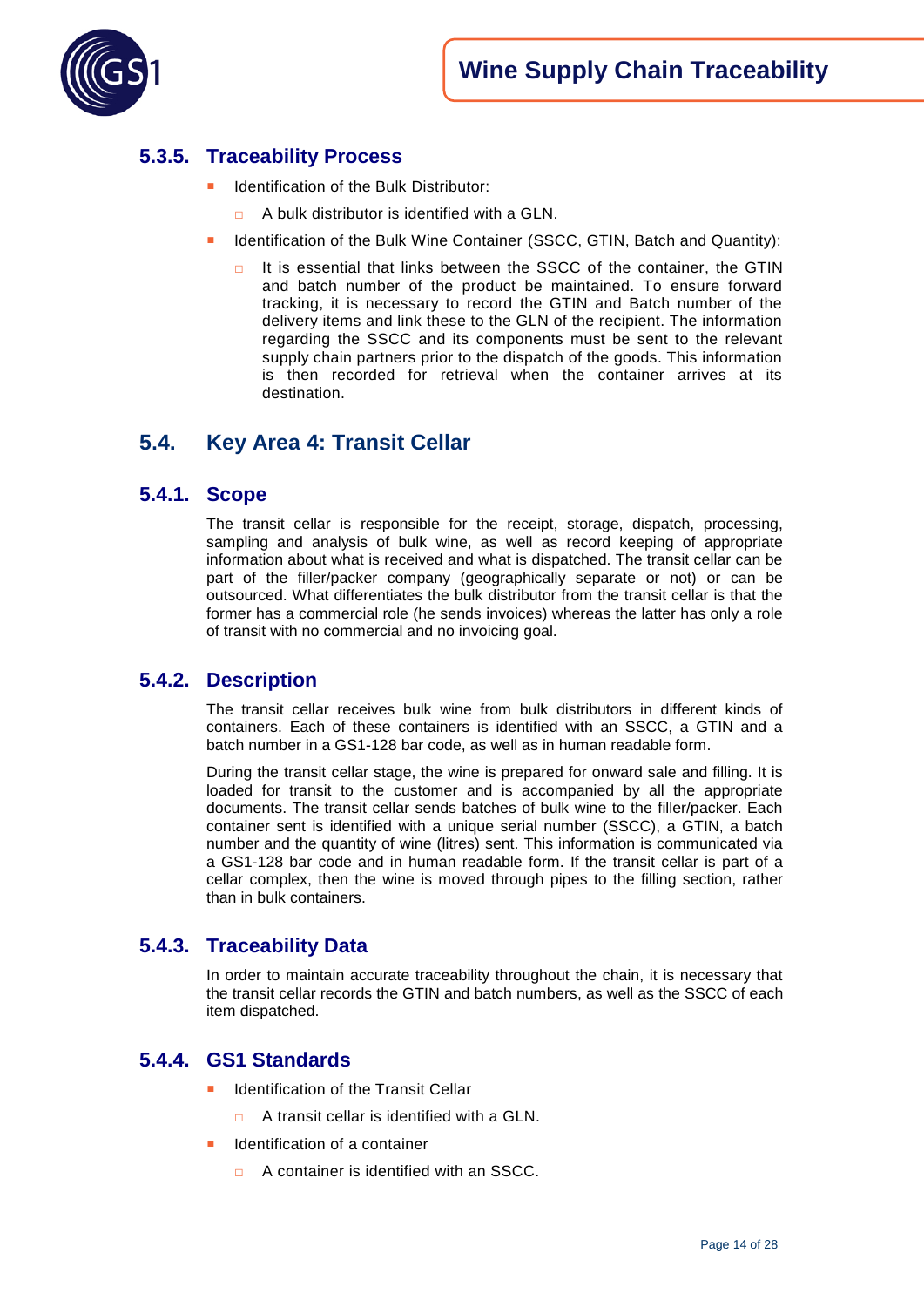

- Product identification
	- $\Box$  A product is identified with a GTIN.
- The quantity of wine dispatched
	- □ The AI (315n) is used to indicate the quantity (litres) of wine dispatched.
- The batch number of each product
	- $\Box$  The AI (10) is used to indicate the batch number.

## <span id="page-14-0"></span>**5.4.5. Traceability Process**

To ensure forward tracking, it is necessary to record the SSCC, GTIN and Batch number of the shipped items and link these to the GLN of the recipient. A correlation between the containers received by the transit cellar (SSCC, GTIN and batch numbers at arrival) and the items dispatched to the finished goods distributor (SSCC, GTIN and batch numbers at departure) must be established.

## <span id="page-14-1"></span>**5.5. Key Area 5: Filler / Packer**

#### <span id="page-14-2"></span>**5.5.1. Scope**

The filler/packer is responsible for the receipt, storage, processing, sampling, analysis, filling, packing and dispatch of finished goods, as well as record keeping of appropriate information about what is received and what is dispatched.

#### <span id="page-14-3"></span>**5.5.2. Description**

The filler/packer receives containers of bulk wine from the transit cellar or the bulk distributor. Each of the containers of bulk wine is identified with an SSCC, a GTIN and a batch number (carried in a GS1-128 bar code and in human readable form). "Dry goods" in contact with wine (bottles, caps, corks, etc) are also received, and therefore each logistics unit must be also identified with an SSCC, GTIN and a batch number. Additional information regarding these items must be recorded (i.e. information on the water used to wash the filling equipment, chemicals used for cleaning, etc).

A link between these components (bulk wine, finished product) should be maintained. During this stage, the wine is filled into different kinds of containers, such as bottles, bags, kegs or barrels. Consumer units are produced from wine batches supplied, and a lot number is allocated to them**<sup>3</sup>.** The next step is the packaging of the consumer units into cartons and pallets or other logistic units.

#### <span id="page-14-4"></span>**5.5.3. Traceability Data**

 $\overline{a}$ 

The filler/packer dispatches cartons (identified with a GTIN and lot number) and logistic units (identified with a SSCC) to the finished goods distributor. The lot number of the consumer unit must be linked to the batch(es) of bulk wine used to fill the bottles. The recommendations concerning the identification and labelling of consumer units, cartons and logistic units are as follows;

 $3$  While the lot number of the consumer unit refers to the filling line, the batch refers to the bulk wine blend used to fill the bottles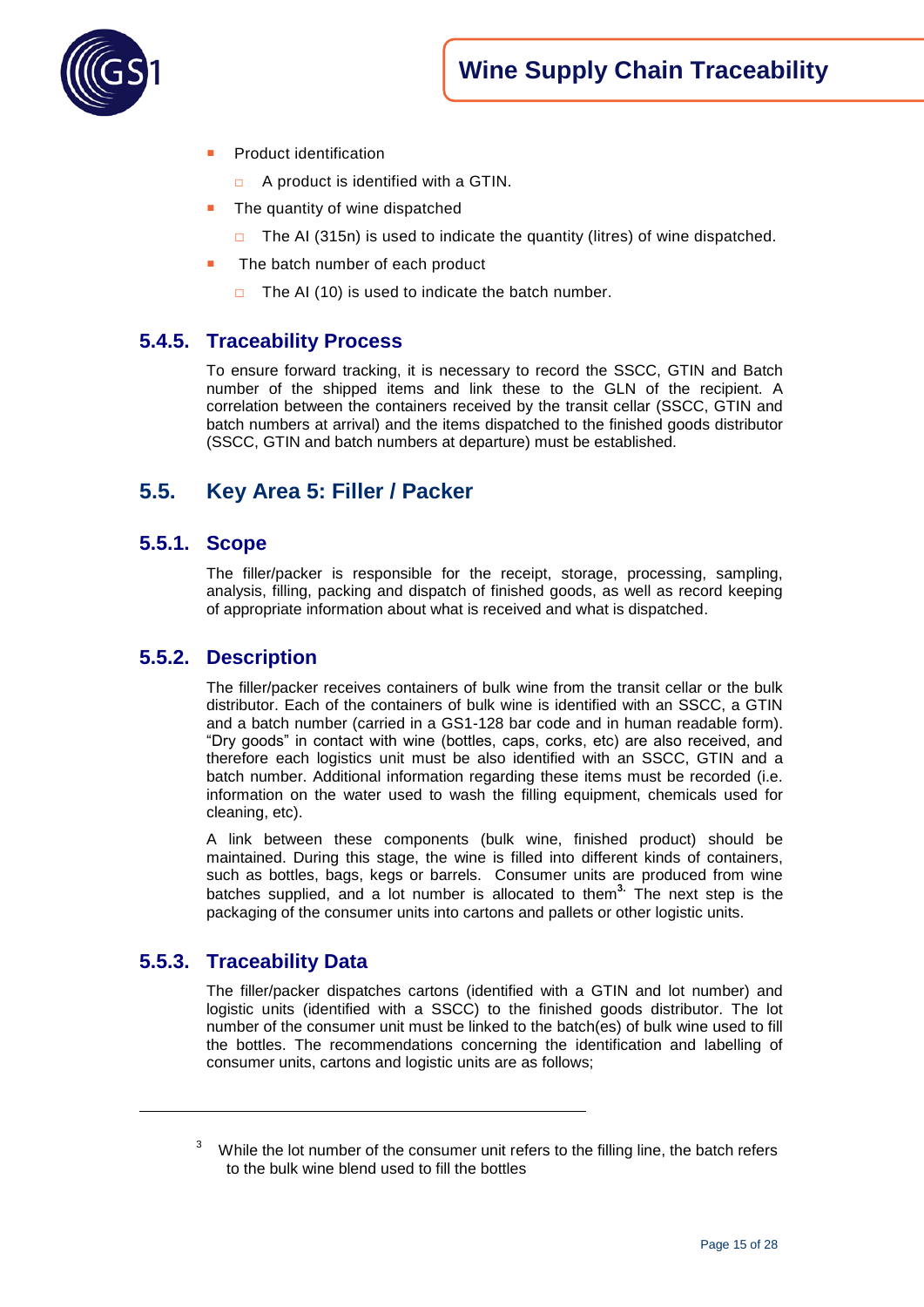

## <span id="page-15-0"></span>**5.5.4. GS1 Standards**

#### **5.5.4.1. Trade items crossing the point of sale (bottle, can, jug, bag in box)**

These must be identified with a GTIN and bar coded with an EAN/UPC symbol for scanning at point-of-sale. Some countries, including EU member states, require the display of a lot number allocated to each consumer unit created during the filling process. This information may be displayed in human readable form.

#### **5.5.4.2. Trade items that may be crossing the point of sale (case, carton)**

#### **Option One:**

Trade items, specifically cases and cartons, sold through a retail point of sale are identified with a GTIN and bar coded with an EAN/UPC symbol. For traceability purposes, an add-on bar code symbol should be applied. This would be AI (10) indicating a lot number, encoded in a GS1-128 symbol. The preferred placement for an add-on GS1-128 bar code symbol is on the same horizontal plane as the primary EAN/UPC bar code symbol containing the GTIN. The GS1-128 add-on symbol should be as close as possible to the main symbol. Maintain the quiet zones for both symbols.



 *Example of Option One: EAN/UPC and GS1-128 add-on bar code*

#### ■ **Option Two:**

For cases and cartons that will never be sold through a retail point of sale, identification is done through the use of Application Identifiers (01) (GTIN) and (10) (Lot Number), and encoded in a GS1-128 bar code.



*Example of Option Two: GS1-128 bar code*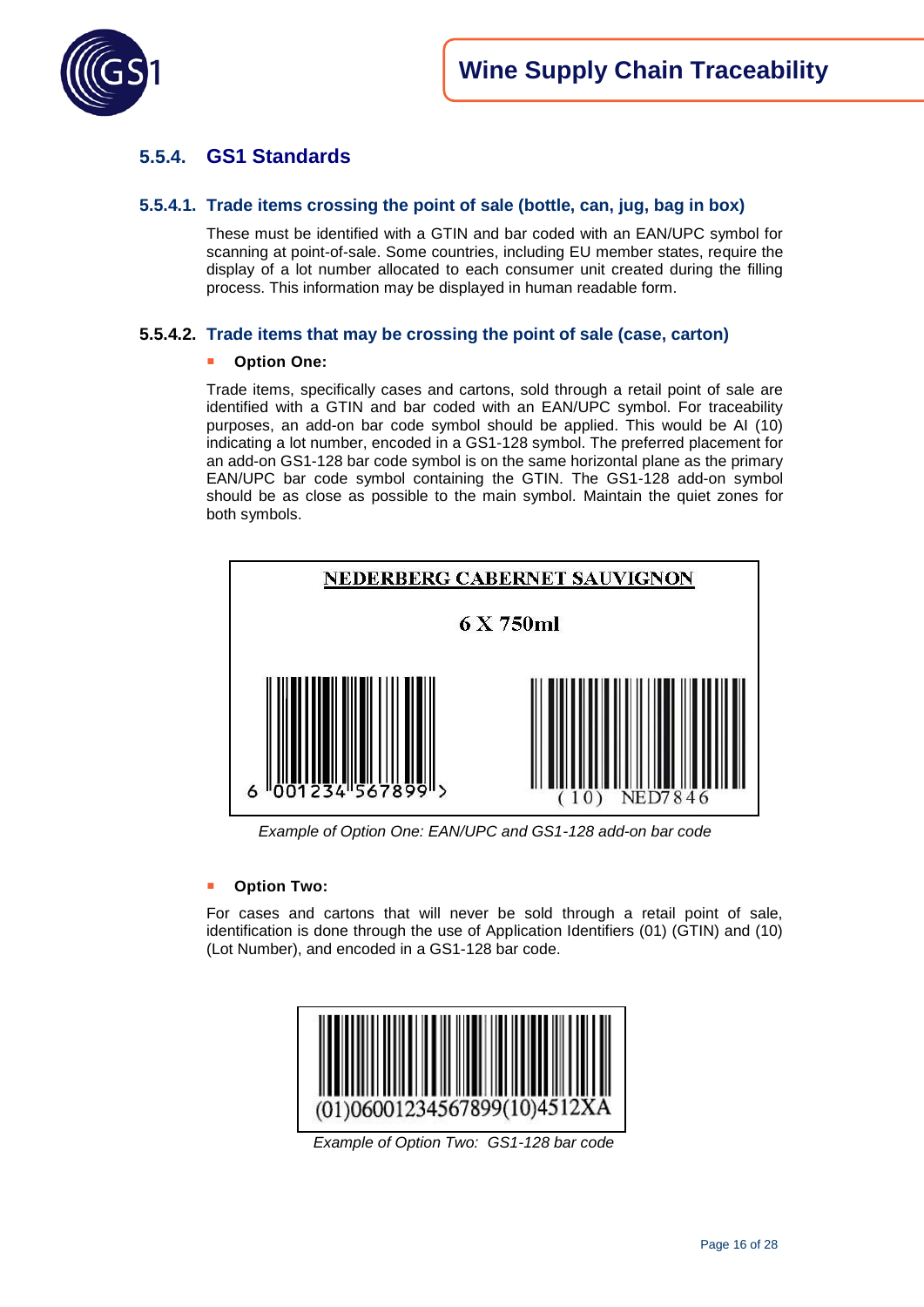

**NOTE:** Should the filler/packer be uncertain where the product is to be distributed and sold (either through a retail point of sale or only in a warehouse environment), it is recommended that Option One (the EAN/UPC and GS1-128 add-on bar codes symbols) be used.

#### **5.5.4.3. Logistic units (pallets)**

Identification and traceability of pallets is ensured through the allocation of a Serial Shipping Container Code (SSCC). Any pallet, independently of its type (mixed or uniform), needs to carry a SSCC allocated by the filler/packer. A new SSCC must be allocated every time a new logistic unit (pallet) is created.

| <b>GS1 LOGISTICS LABEL</b>                                               |              |
|--------------------------------------------------------------------------|--------------|
| <b>SSCC</b>                                                              |              |
| 0 0614141 1234567890<br><b>CONTENT</b>                                   | <b>COUNT</b> |
| 00614141000418                                                           | 20           |
| <b>BEST BEFORE (ddmmyy)</b>                                              | <b>BATCH</b> |
| 14.02.05                                                                 | 4512XA       |
|                                                                          |              |
| $(02)00614141000418(15)050214(10)4512XA(37)20$<br>(00)006141411234567890 |              |

The GS1-128 bar code and the use of Application Identifiers allows the filler/packer to include any additional information that may be required. A link must be made and maintained between the SSCC and the identification numbers of the cartons it contains (i.e. GTIN and lot number). It is recommended that the format of the GS1 Logistics Label be used.

## <span id="page-16-0"></span>**5.5.5. Tracking Process**

To ensure forward tracking, it is necessary to record the SSCC, GTIN and lot number of the shipped items and link these to the GLN of the recipient.

## <span id="page-16-1"></span>**5.6. Key Area 6: Distribution**

#### <span id="page-16-2"></span>**5.6.1. Scope**

The finished goods distributor is responsible for the receipt, storage, inventory management and dispatch of finished goods, as well as re-packing and re-labelling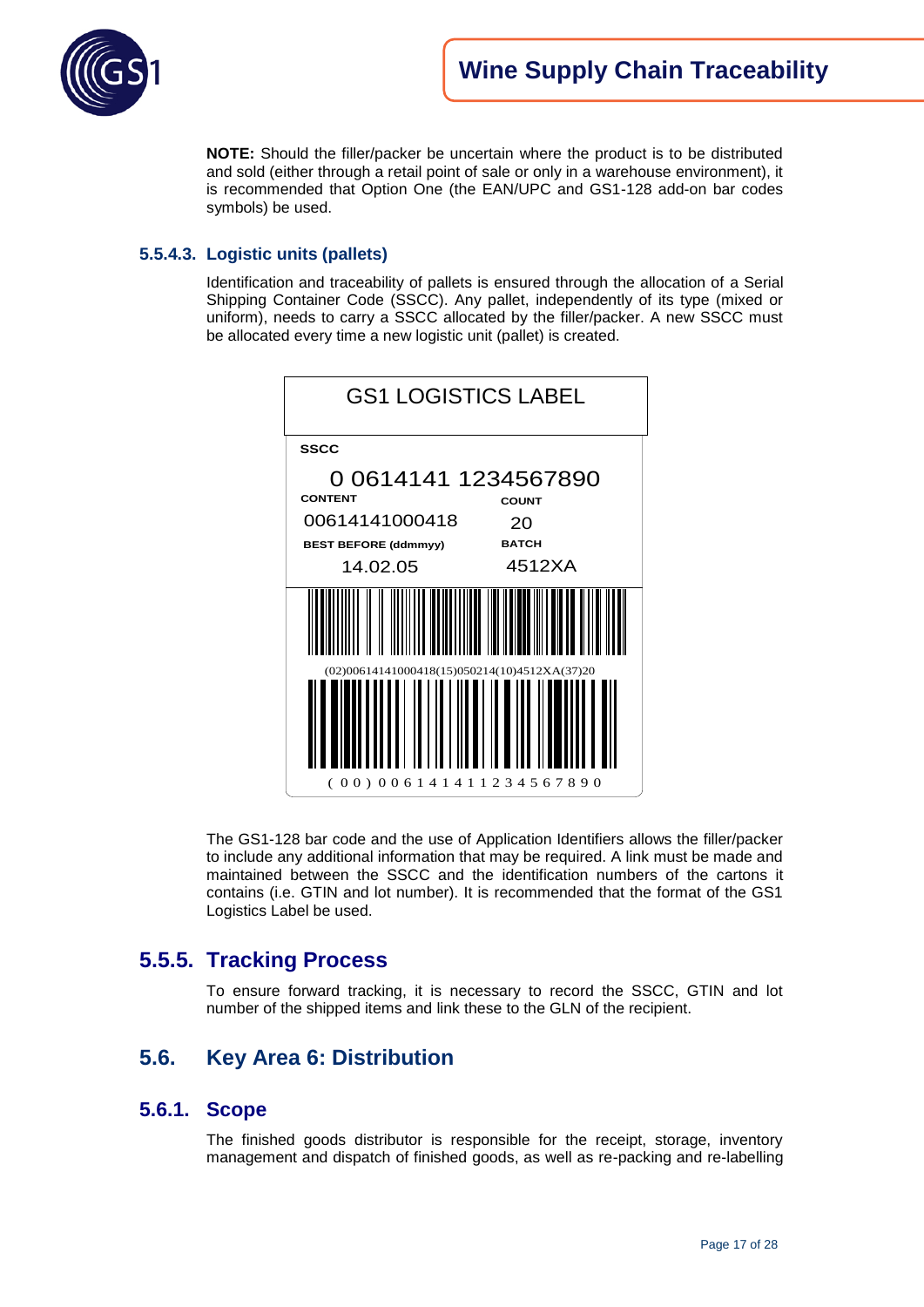

as required, quarantining products, and record keeping of appropriate information about what is received and what is despatched.

## <span id="page-17-0"></span>**5.6.2. Description**

The finished goods distributor receives pallets and cartons from the filler/packer. These trade items and logistic units are identified with GTIN plus lot numbers, and SSCC, which are recorded. The finished goods distributor may also re-pack and relabel the products as per specific customer requirements. The finished goods distributor dispatches cartons and pallets to the retailer. These trade items and logistic units possess the same identification as when received (if the configuration is unchanged) or a new SSCC if the logistics container is re-packed. Should cartons be broken down and then re-used to pack specific orders, then the original identification on the carton must be obscured, and a new SSCC allocated by the finished goods distributor to identify the new carton configuration.

### <span id="page-17-1"></span>**5.6.3. Traceability Data and GS1 Standards**

- SSCC of the inbound pallet and GLN of its supplier
- SSCC of the outbound pallet, either unmodified or newly created
- Links between the SSCC of the newly created pallet and the SSCC of the pallets used in its creation and, if applicable the GTIN and lot number of each carton shipped to the retailer
- GLN of the retail location to which the pallet is dispatched

#### <span id="page-17-2"></span>**5.6.4. Tracking Process**

To ensure forward tracking, it is necessary to record the SSCC, GTIN and Lot Number of the shipped items and link these to the GLN of the recipient.

## <span id="page-17-3"></span>**5.7. Key Area 7: Retail**

#### <span id="page-17-4"></span>**5.7.1. Scope**

The retailer receives pallets and cartons from the finished goods distributor and picks and dispatches goods to the retails stores.

#### <span id="page-17-5"></span>**5.7.2. Description**

The SSCC of an incoming pallet is recorded and linked to the GLN of the supplier. Each time the pallet is moved within the retail distribution centre, its SSCC is recorded and linked to the GLN of its new location. The SSCC of an unmodified pallet picked for distribution from the storage area or cross-docked without any storage is recorded and linked to the GLN of its destination. A newly created pallet contains cartons originating from different pallets. In this case, a new SSCC is assigned to it and linked to SSCC numbers of all other pallets used in its creation and/or, if applicable, the GTIN and Lot Code of each carton used. This can create the need for an enormous effort and can be solved through the application of a "time window", to be defined by each company, when a product is packed. Newly created pallets during this time window can be linked to pallets used up within the same time frame. The SSCC is recorded and linked to the GLN of its destination.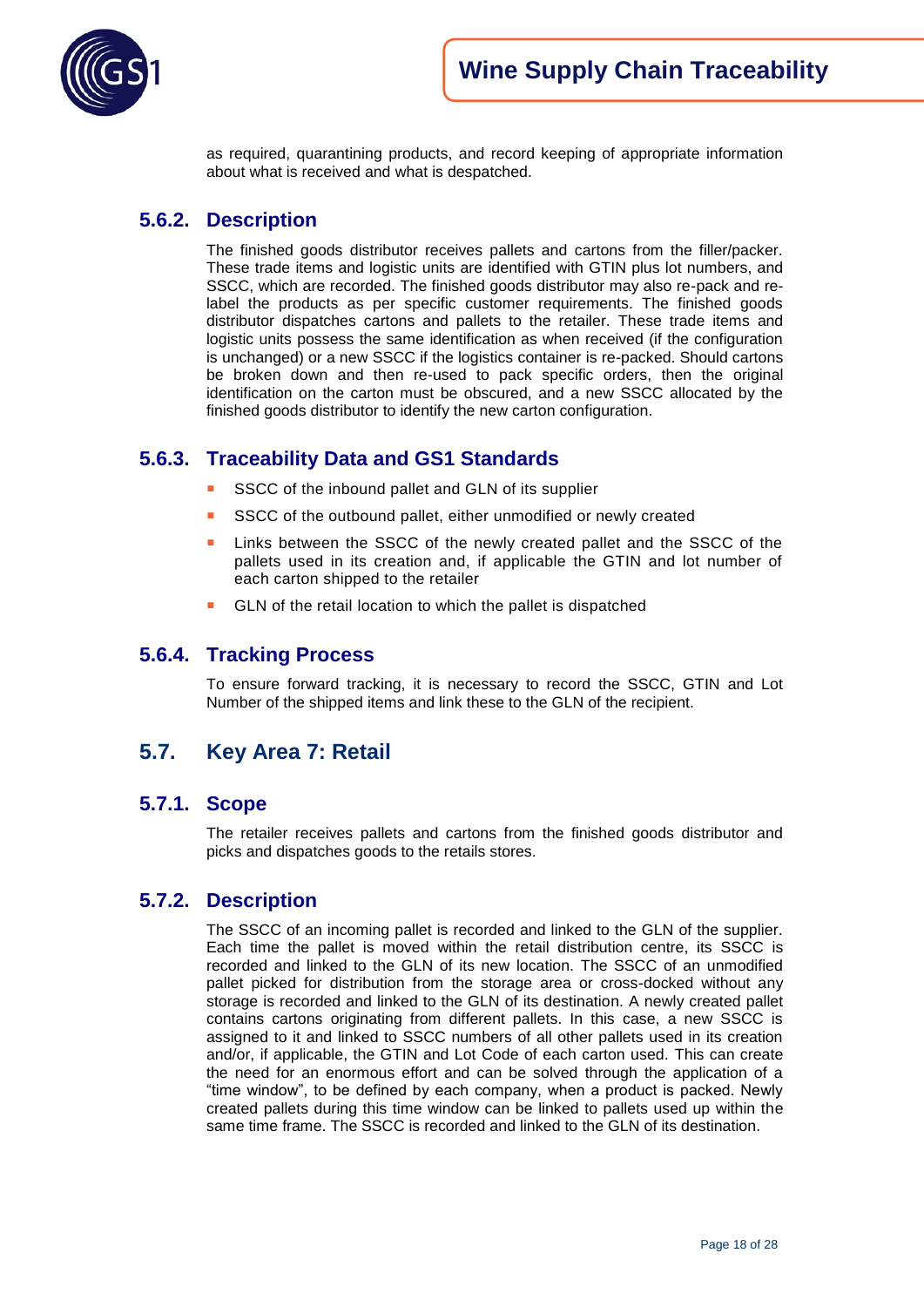

## <span id="page-18-0"></span>**5.7.3. Traceability Data**

The retailer keeps a record of the SSCC and the lot numbers of the components of the pallets and cartons he receives. The retailer sells consumer units (bottles, cartons) to the final consumer. These units are identified with a GTIN-13 allocated by the brand owner. The use of EAN/UPC symbol ensures the scanning of the product through the point of sale. In the event that the retailer returns goods to his supplier, it is important to ensure that the traceability links are not broken. In effect, the retailer then has similar responsibilities to the finished goods distributor. To ensure this "return" tracking, it is necessary to record the GTIN and Lot number of the returned items and link these to the GLN of the recipient.

## <span id="page-18-1"></span>**5.7.4. GS1 Standards**

- Standard groupings of trade items not crossing the point of sale (cartons) are identified with a GS1-128 bar code, which contains the Application Identifiers:
	- □ (01) Global Trade Item Number (GTIN)
	- $\Box$  (10) Lot Number
- Logistic units (pallets) are identified with a GS1-128 bar code, which must contain the AI (00) – Serial Shipping Container Code (SSCC). The optional AI set could consist of:
	- $\Box$  (02) GTIN of the items contained
	- $\Box$  (37) Count of the items contained
	- $\Box$  (13) Packaging date
	- □ (10) Batch/Lot Number

**NOTE:** The optional AI set may only be used for a homogeneous pallet, i.e. composed of the same trade item all with the same packaging date and same batch/lot number. If the pallet is mixed or heterogeneous, then the optional data would be communicated in the Despatch Advice transaction.

### <span id="page-18-2"></span>**5.7.5. Traceability Process**

The SSCC of the outbound pallet is recorded and linked to the GLN of its destination (point of sale). The SSCC of the inbound pallet is recorded and linked to the GLN of the sender (finished goods distributor).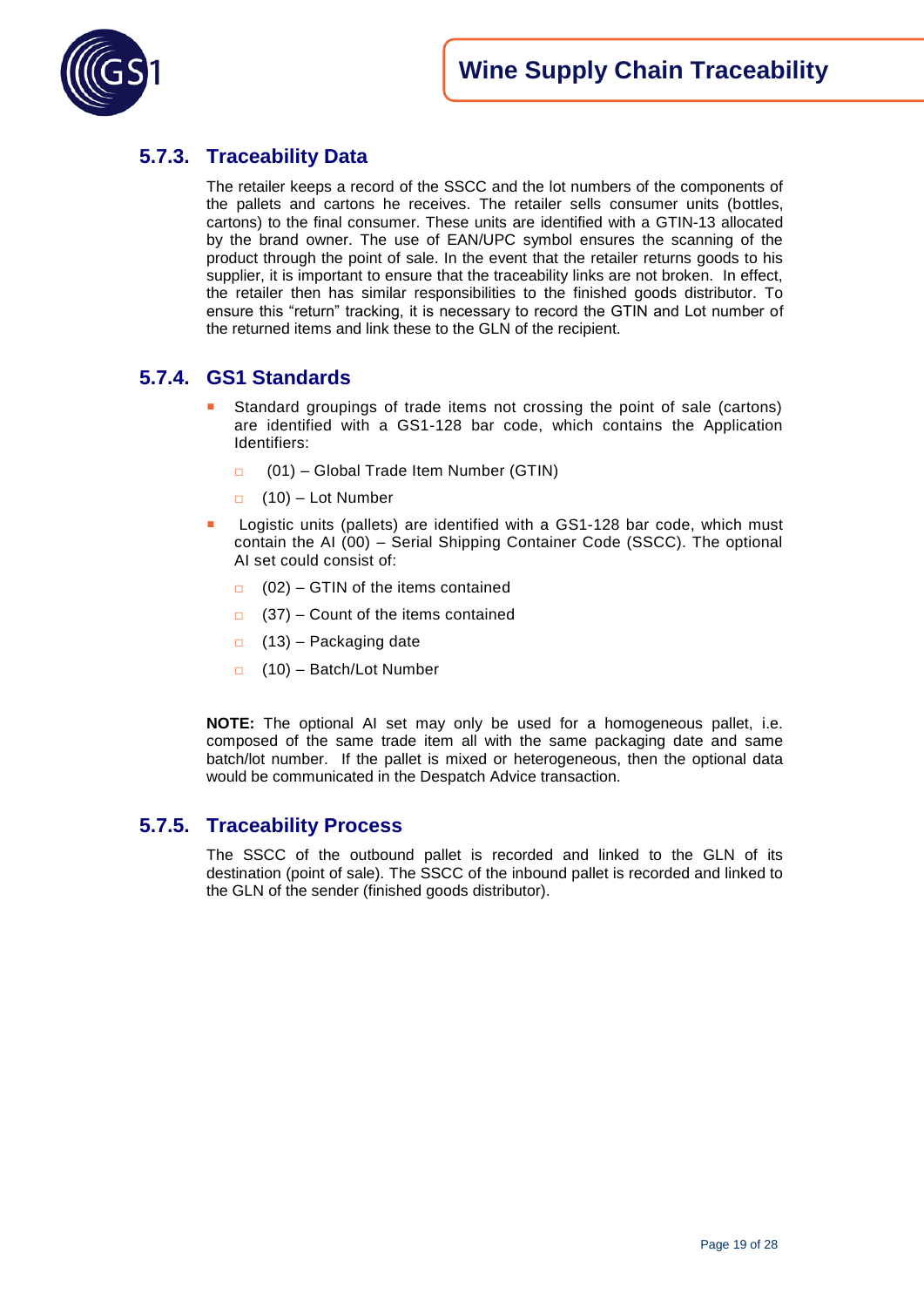

# <span id="page-19-0"></span>**6. Best Practice Foundation Elements**

## <span id="page-19-1"></span>**6.1. Data Alignment**

Some companies already have effective internal traceability systems in place. The next step is to achieve full supply chain traceability. The main requirements for handling product withdrawals**<sup>4</sup>** and recalls**<sup>5</sup>** across the supply chain are having reliable data, the possibility to exchange the data and properly mapped business processes. A good internal traceability system is a prerequisite to a chain traceability system. The investments in an internal traceability system will not be wasted in moving towards chain traceability. All good supply chain traceability software should be able to integrate seamlessly to any internal system. The application of GS1 standards is a prerequisite for the alignment of traceability systems.

The reason for using GS1 standards is to overcome the barriers to commerce that national, industry and company specific standards create when they are used in place of international multi-industry standards. Trading, tracking and tracing goods become more expensive because of the need to fulfil different identification and communication requirements of each importing country or company. The key to designing cost-effective and efficient traceability systems is to satisfy different customer and legal requirements by applying one global standard.

Companies that implement collaborative best practices and GS1 standards need to encourage their partners to do the same. Before any GS1 bar code label can be scanned, there has to be an exchange of master data between the trading partners. This data defines the specific trade item, such as its GTIN; the logistic unit, such as its SSCC; and the trading partner details, such as its GLN. Because this information is retrieved from the receiver"s files, it is crucial that the receiver is able to maintain the necessary GS1 data standards in its database. As the full product data is built from both the sender and receiver"s information, it is vital that the data is aligned. Therefore, it is very important that data alignment occurs prior to any physical transaction between the sender and receiver.

## <span id="page-19-2"></span>**6.2. Bar Code Print Quality**

Although technical improvements are continuously being made, printing GS1-128 bar codes onto corrugated boxes does not provide the optimal scanning quality (in terms of the combination of the quality of the corrugated board and/or the quality of the printing devices). Therefore, GS1-128 bar codes are currently printed onto labels, which are then applied onto the corrugated box.

## <span id="page-19-3"></span>**6.3. Migration to GS1 Standards**

 $\overline{a}$ 

In a supply chain where many trading partners are involved it is important to invest in technology that supports properly aligned product identification and traceability processes to ensure that the full potential benefits of the investment can be

<sup>4</sup> A procedure to withdraw products from the market where they have left the immediate control of the brand owner

<sup>5</sup> A procedure to withdraw products from the market where they have left the immediate control of the brand owner and where they may have reached the consumer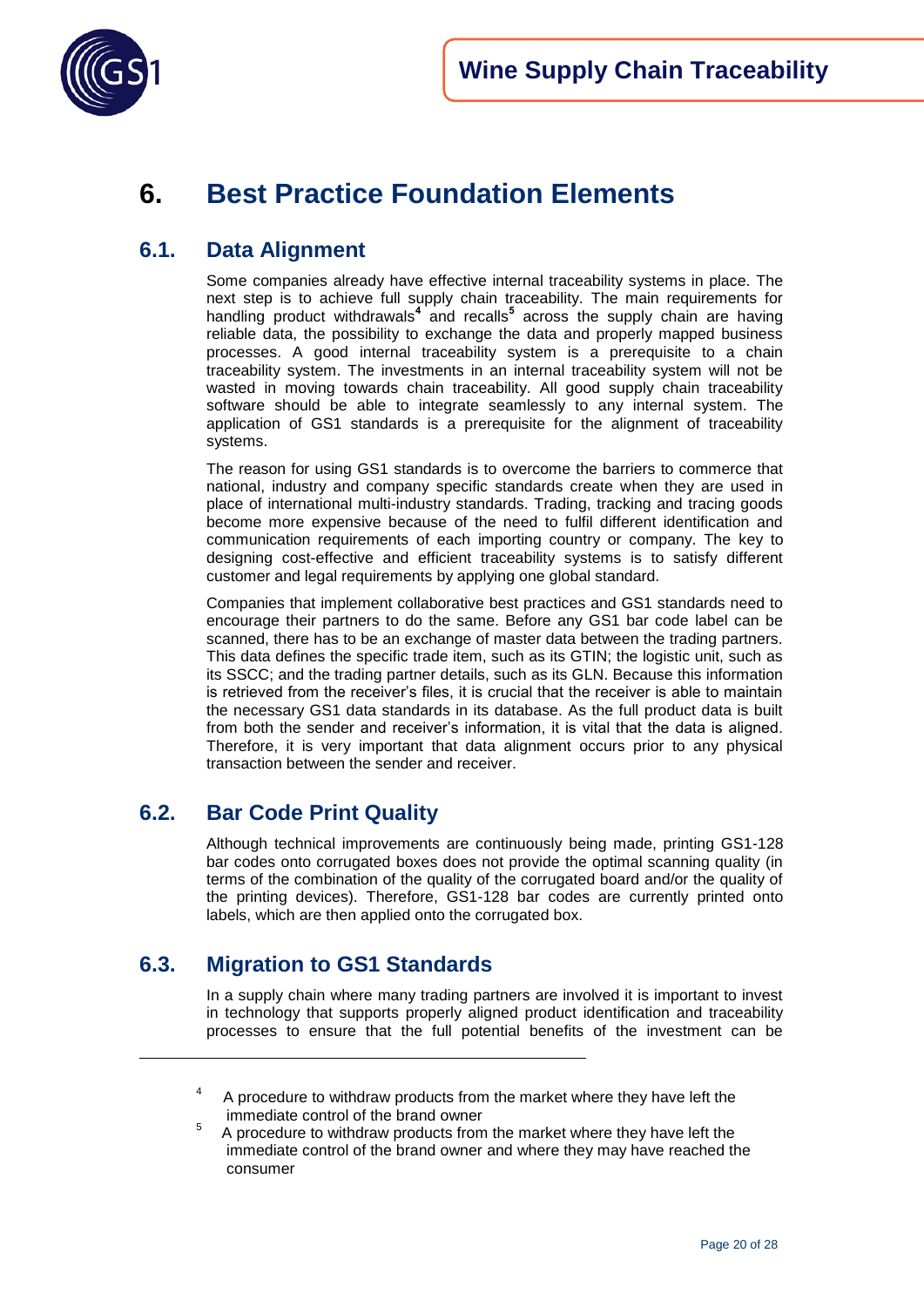

achieved. Manufacturers and retailers, large and small companies can participate. Achieving proper alignment is the main driver for recommending companies to assess their current position and to consider implementing best practice as described in GS1 standards**<sup>6</sup>** .

Throughout this process a collaborative approach is recommended including dialogue between all supply chain partners. This dialogue will lead to the identification of all essential supply chain information and material flows to be received, handled and generated within a company's boundaries and at interfaces between the company and its trading partners (e.g. at receiving and dispatch of materials and finished goods). The important information that must be properly recorded and exchanged includes:

- Identification of all supply chain partners through unambiguous coding using the Global Location Number (GLN)
- Identification of all unique products using the Global Trade Item Number (GTIN)
- Identification of logistic units using the Serial Shipping Container Code (SSCC)
- Bar coding of trade items and logistic units with appropriate GS1 bar codes
- Precise and cost efficient electronic data interchange using standard electronic message formats (EANCOM® or GS1 XML)

A clear analysis should be completed to identify and describe the current status of your company organisation, IT systems and business processes ("as is") and an analysis should be prepared to describe the desired future status ("to be"). The analysis of the current practices of the wine supply sector and their expected future development are to be taken into account in order to assess the timeframe needed to reach a critical mass of players for implementation. This will help identify and document the steps required to implement a migration programme and achieve a successful implementation of standards including:

- Organisational changes
- Investments in technology
- Integration of new technology process designs

The final key step in the migration plan is to find the best sequence in which to implement the solution, starting with organisational change and driving into technological implementation whilst preserving the benefits achieved through each step of the process improvements. All steps developed should be documented including investment, impact and expected improvements and results. An established timeline taking account of legislation, coupled with sound economic analysis is the backbone of the migration plan.

## <span id="page-20-0"></span>**6.4. Self Assessment Scorecard**

 $\overline{a}$ 

A self-assessment scorecard should be developed to measure the degree of compliance and implementation of best practice. This self-assessment can be presented as a checklist with a score that indicates the degree of implementation

6 GEPIR allows our members to use the Internet to look for a company (by its GLN), a product (by its GTIN) and shipment identification (by its SSCC). For more information, please see www.gepir.org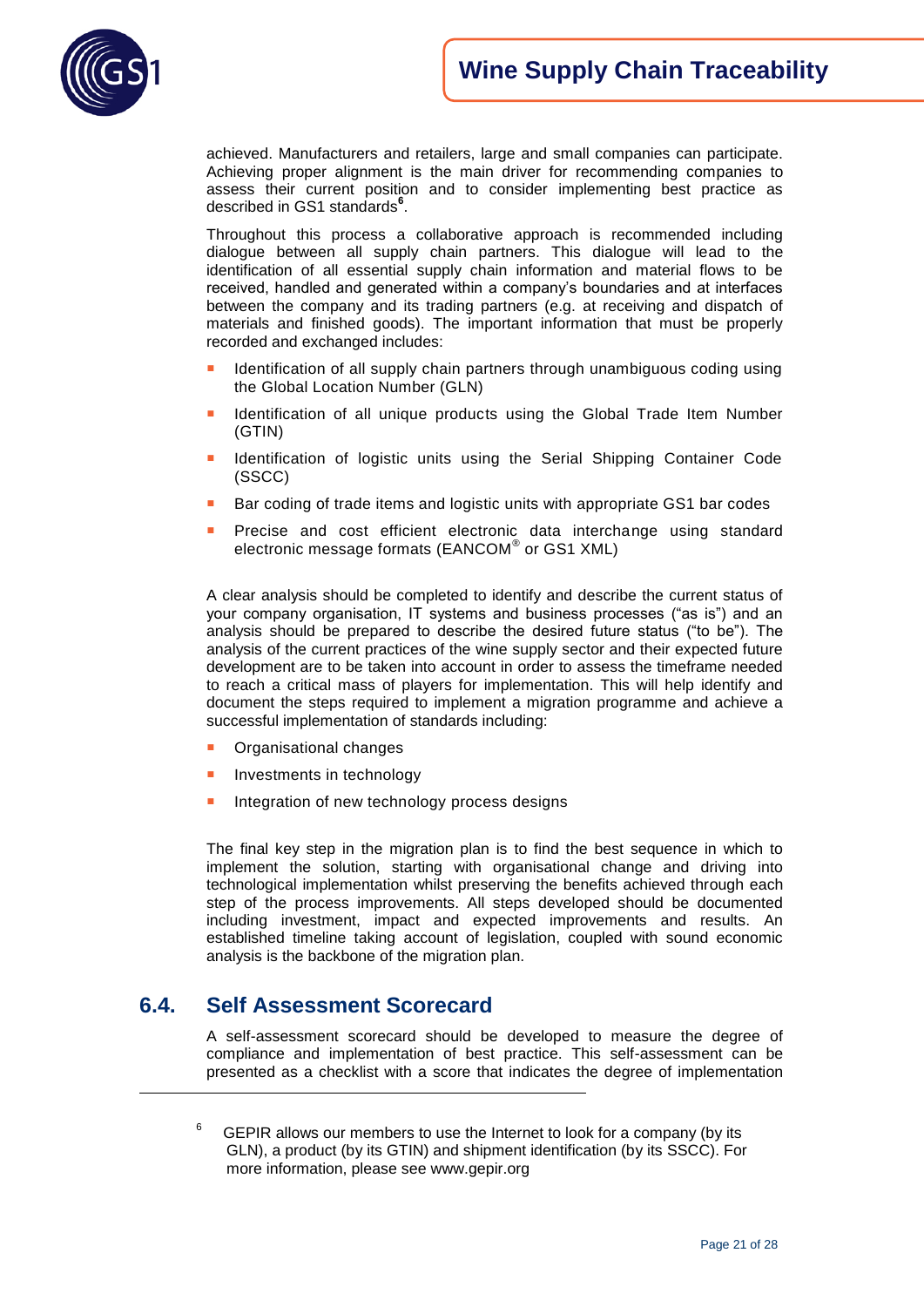

achieved. The following example can be further expanded or reduced depending on each company's objective.

| Level 1: Identification and Labelling of Products                                                                                                                                                                                                                                                                                                      |  |  |
|--------------------------------------------------------------------------------------------------------------------------------------------------------------------------------------------------------------------------------------------------------------------------------------------------------------------------------------------------------|--|--|
| a. Products are identified as appropriate using GS1 bar code standards at each<br>level of product hierarchy and step in the supply chain (e.g. consumer unit, box,<br>and pallet).                                                                                                                                                                    |  |  |
| b. Logistic units are labelled using GS1 bar code standards in pack houses and<br>warehouses.                                                                                                                                                                                                                                                          |  |  |
| c. Clear information profiles are exchanged upstream and downstream to supply<br>chain partners to ensure end-to-end traceability of products including raw material,<br>ingredients, packaging materials, etc.                                                                                                                                        |  |  |
| d. Risk Assessments have been completed to identify and minimise risk within<br>production and supply chain processes.                                                                                                                                                                                                                                 |  |  |
| Level 2: Scanning Capabilities combined with Electronic Information Flow                                                                                                                                                                                                                                                                               |  |  |
| a. Bar Code Scanning capabilities are implemented in pack houses and<br>warehouses to ensure accurate data capture and improved material and<br>information handling (e.g. scanning of incoming pallets)                                                                                                                                               |  |  |
| b. A flow of information, which describes the goods dispatched / received, is<br>exchanged with trading partners (i.e. electronic flow of information supported by the<br>Dispatch Advice message).                                                                                                                                                    |  |  |
| c. The flow of information on dispatched / received goods contains all the relevant<br>information for traceability.                                                                                                                                                                                                                                   |  |  |
| d. The flow of information on dispatched / received goods is processed 'just in time'<br>to achieve accurate data integration. This principle also applies to paper based<br>information processing.                                                                                                                                                   |  |  |
| Level 3: Data Recording                                                                                                                                                                                                                                                                                                                                |  |  |
| a. All stock movements are recorded electronically and in an internal centralised<br>database in such a way that the information can be accessed easily and rapidly by<br>all the people who need it to help manage an incident / crisis. Paper based<br>solutions must comply with the same conditions as described for electronic data<br>recording. |  |  |

*\* The scores could be based on the following suggestion:* 

- $0 = No$  action taken
- 1 = Plans have been established but the work has not started
- 2 = Implementation has started with a limited scope (e.g. some product categories)
- 3 = Rollout of the full implementation has started
- 4 = Plans fully implemented

### <span id="page-21-0"></span>**6.5. Electronic Dispatch Advice**

The Dispatch Advice is an EDI message specifying details for the goods dispatched with the function of advising the receiver (consignee) of the detailed contents of a consignment. The message relates to a single dispatch point and a single or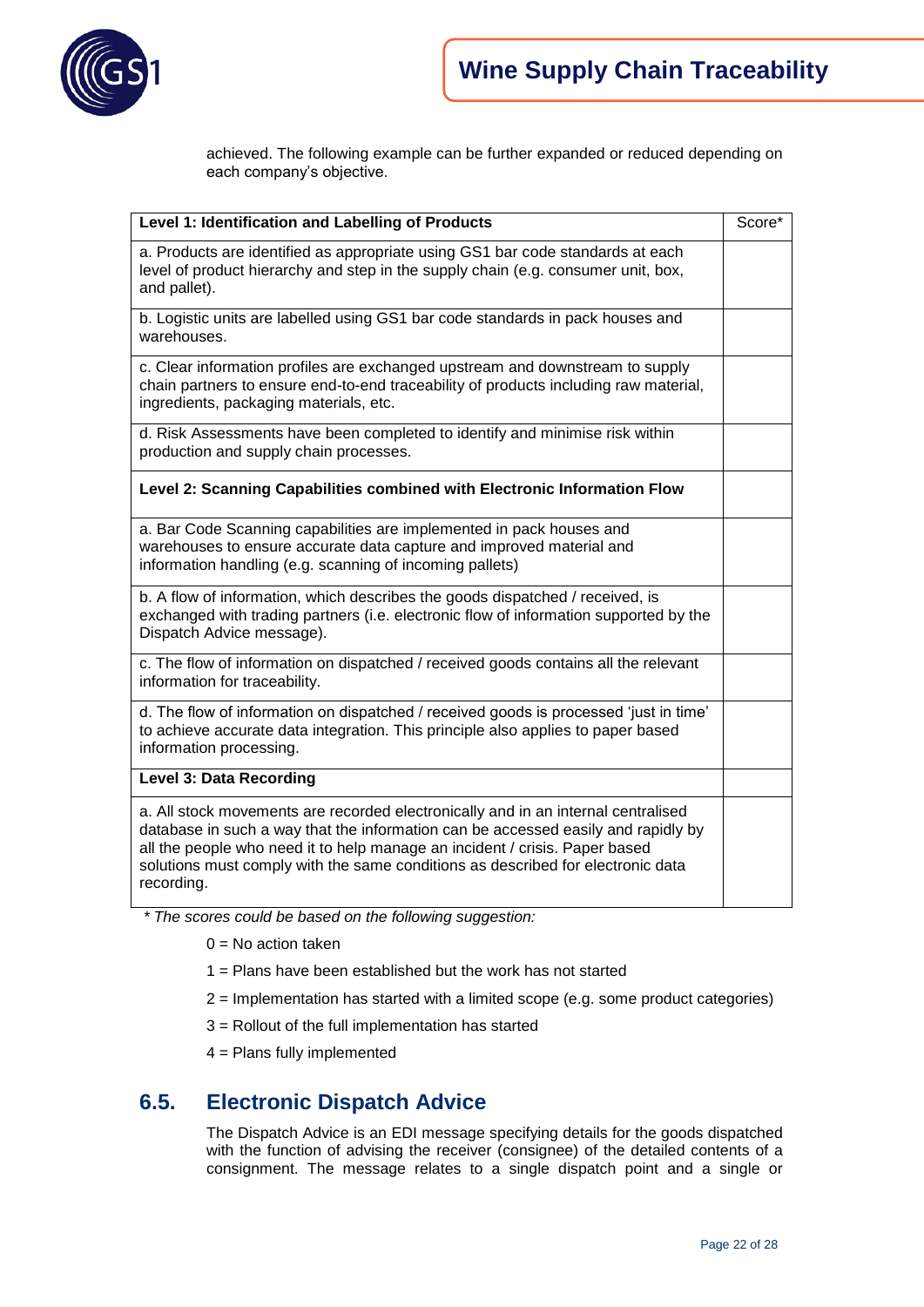

multiple destination points and it may cover a number of different items, packages or orders. The message allows the receiver to know what materials were dispatched and when, allowing him to prepare the reception of the goods and to crosscheck the delivery with the order. It also allows companies the means to extract and store traceability data, ensuring accurate record keeping of relevant information. The data elements in the following table are the minimum information that needs to be shared between the different parties (one step forward, one step backward) to ensure product traceability.

| <b>Uniform Pallet</b>                                                    | <b>Mixed Pallet</b>                                 |
|--------------------------------------------------------------------------|-----------------------------------------------------|
| Unique identification of Dispatch Advice<br>Message                      | Unique identification of Dispatch Advice<br>Message |
| GLN of the "ship from"                                                   | GLN of the "ship from"                              |
| GLN of the "ship to"                                                     | GLN of the "ship to"                                |
| Date of shipment                                                         | Date of shipment                                    |
| SSCC of the container/pallet                                             | SSCC of the container/pallet                        |
| Identification of the product on the<br>container/pallet:                | For each Traded Unit on the<br>container/pallet     |
| - GTIN of the pallet or GTIN of the Traded Unit<br>packed on the pallet  | - GTIN of the Traded<br>Unit                        |
|                                                                          | - Batch/Lot code                                    |
|                                                                          | - Quantity                                          |
|                                                                          |                                                     |
| Batch/Lot Code                                                           |                                                     |
| Quantity (linked to the GTIN of the Traded Unit<br>packed on the pallet) |                                                     |

## <span id="page-22-0"></span>**6.6. Lot/Batch Definition**

Lot/batch composition is a critical point in the traceability process. It determines the accuracy of any traceability system. The more homogeneous the lots/batches are, the more accurate the traceability system. Generally, being able to trace to the detail (product or a small batch level) will increase the costs in the traceability system. Deciding on large heterogeneous batches will probably make the system less costly, but will increase the risks because if a defect arises, more products will be involved than would have otherwise been necessary. Based on the cost/benefit analysis the ideal balance should be sought between present and future costs. This analysis should then be taken into account in the design of the traceability system.

It is difficult to recommend a suitable traceability model for wine producers and retailers by looking at the most cost efficient process and the reliability of the links throughout the supply chain. Situations vary from case to case. In case of a product recall, a retailer may not necessarily take the smallest possible batch/lot off the shelves. Retailers will often withdraw all similar products, whether they belong to the affected batch/lot or not. This is more efficient for the retailer, as mistakes can be avoided in-store and consumers are provided with the reassurance that everything is under control.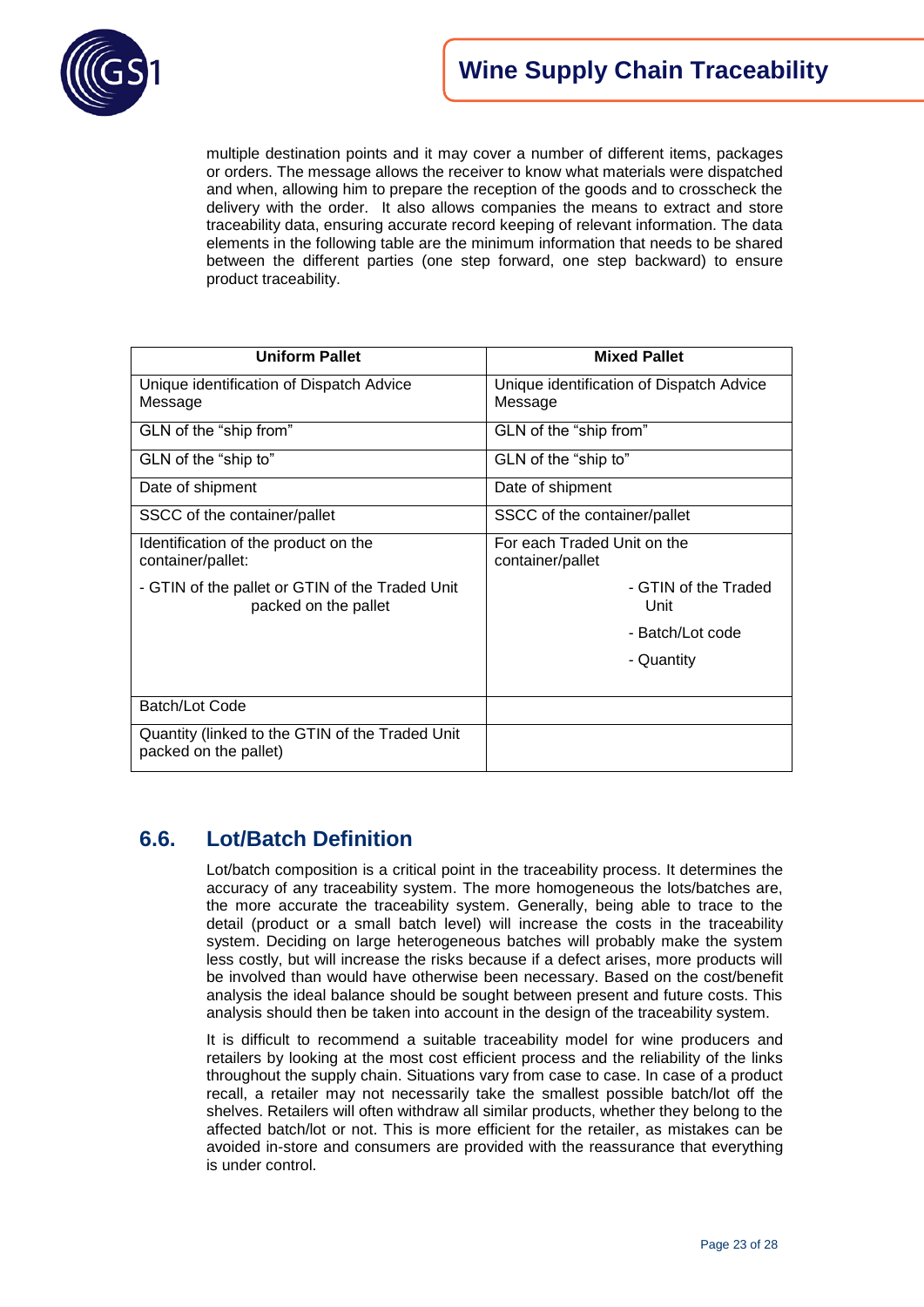

## <span id="page-23-0"></span>**6.7. Stock Withdrawal and Product Recall**

Withdrawing or recalling a product is an organisational procedure that relies on accurate information extracted from the internal traceability system / database and requires close collaboration between all the parties involved. Food safety and quality assurance functions control the status of the products and communicate these to supply chain distribution, which is responsible for applying this status and treating the products accordingly.

The objective of a lot withdrawal process is to prevent availability of the product at the point of sale. Lot withdrawal requires total control of the stock. This means that all supply chain partners implicated in the stock withdrawal process must be able to correctly identify the product (i.e. GTIN, SSCC) and the batch/lot code involved, its location and the quantity stored there. The traceability process ensures that the trade partners can answer these questions.

Best practice for stock withdrawal is based on the following principles:

- Stock withdrawal management is based on the logistic units using the SSCC as the identifier
- Pallet contents are identified using the product identification (GTIN) and batch/lot codes
- Pallet tracking within the area controlled by the brand owner means from internal / external origin to internal / external destination
- Targeted withdrawal at destinations, which have or may have received the affected goods that need to be withdrawn
- Companies must define procedures for the identification of blocked goods, communication and instructions for withdrawal
- **Regular training and periodical exercises**

Traceability of wine at batch/lot level ends at the retail distribution centre. Batch/lot tracking forward in the retail distribution centre is complex and expensive due to its large portion of mixed pallets sent to the points of sale and received from suppliers. Due to the lack of tracking in the retail distribution centre, all the stores of the implicated retailers must be included in the recall. The brand owner must therefore assume that the product is already available at the point of sale and initiate a recall after delivery to the retail distribution centre. Depending on the nature and severity of the quality or safety issue, a recall could include the involvement of trade associations and broadcasting information to all potential consumers via mass media. The implicated product and batch/lot must be identified and exchanged if not already consumed.

### <span id="page-23-1"></span>**6.8. Developing Internal Competencies and Skills**

Regular training should be given to all the employees, who may be involved in product traceability, incident and crisis management. The scope of this training should include:

- Traceability processes implemented by the company, based on the best practice documented in this document
- Instruction on incident / crisis management
- Role of the Incident / Crisis Management Team
- Role of the person being trained
- Whom to contact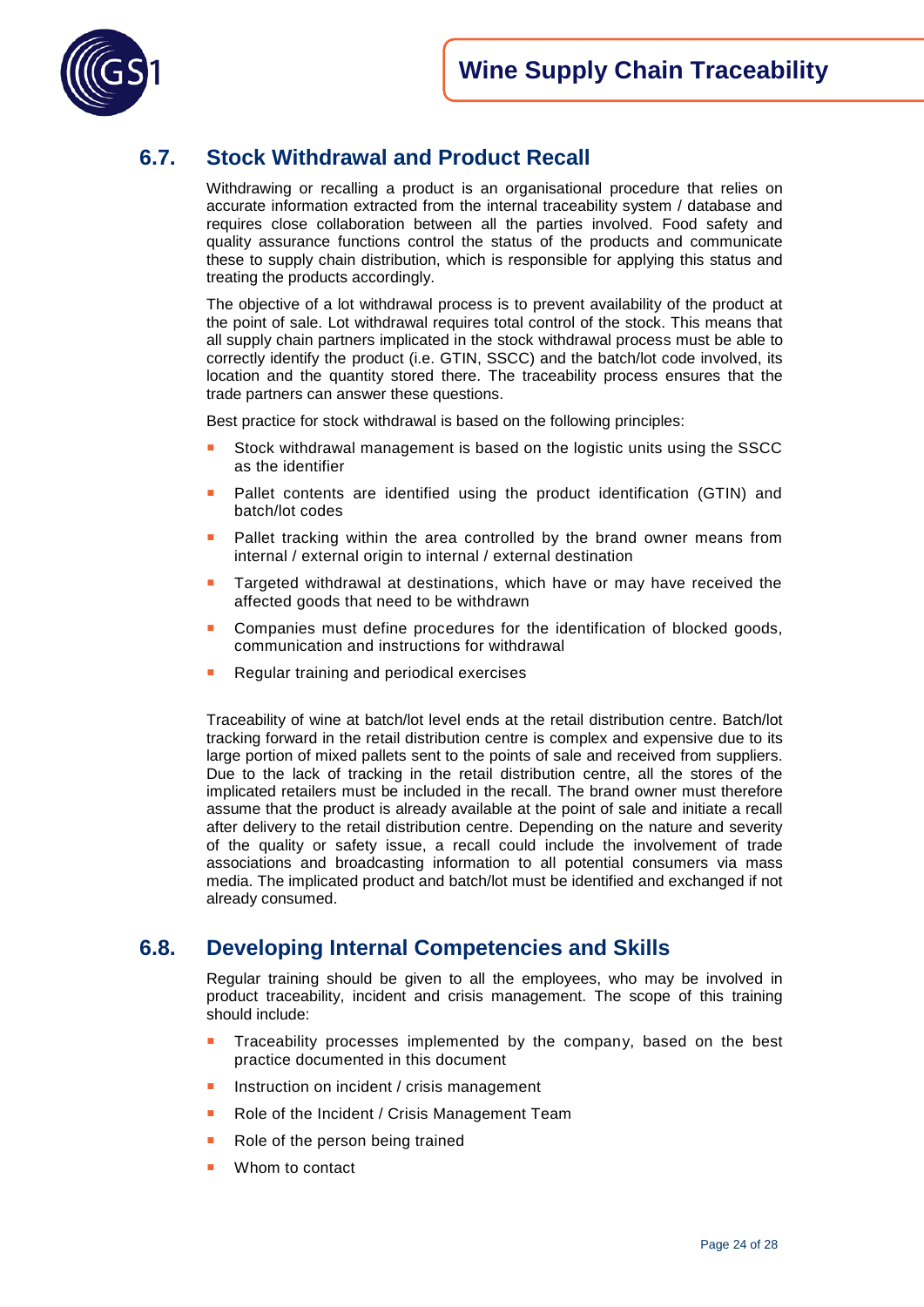# **Wine Supply Chain Traceability**



- **The importance of coordinated actions and communication within the** company
- **No. 3** What to do and what to avoid doing
- How to use the traceability documentation
- How to use internal product traceability and record systems

The training should also include simulated exercises on:

- **Crisis Management**
- **Product Traceability**
- **Product withdrawal**
- **Product recall**
- Management of quarantined stock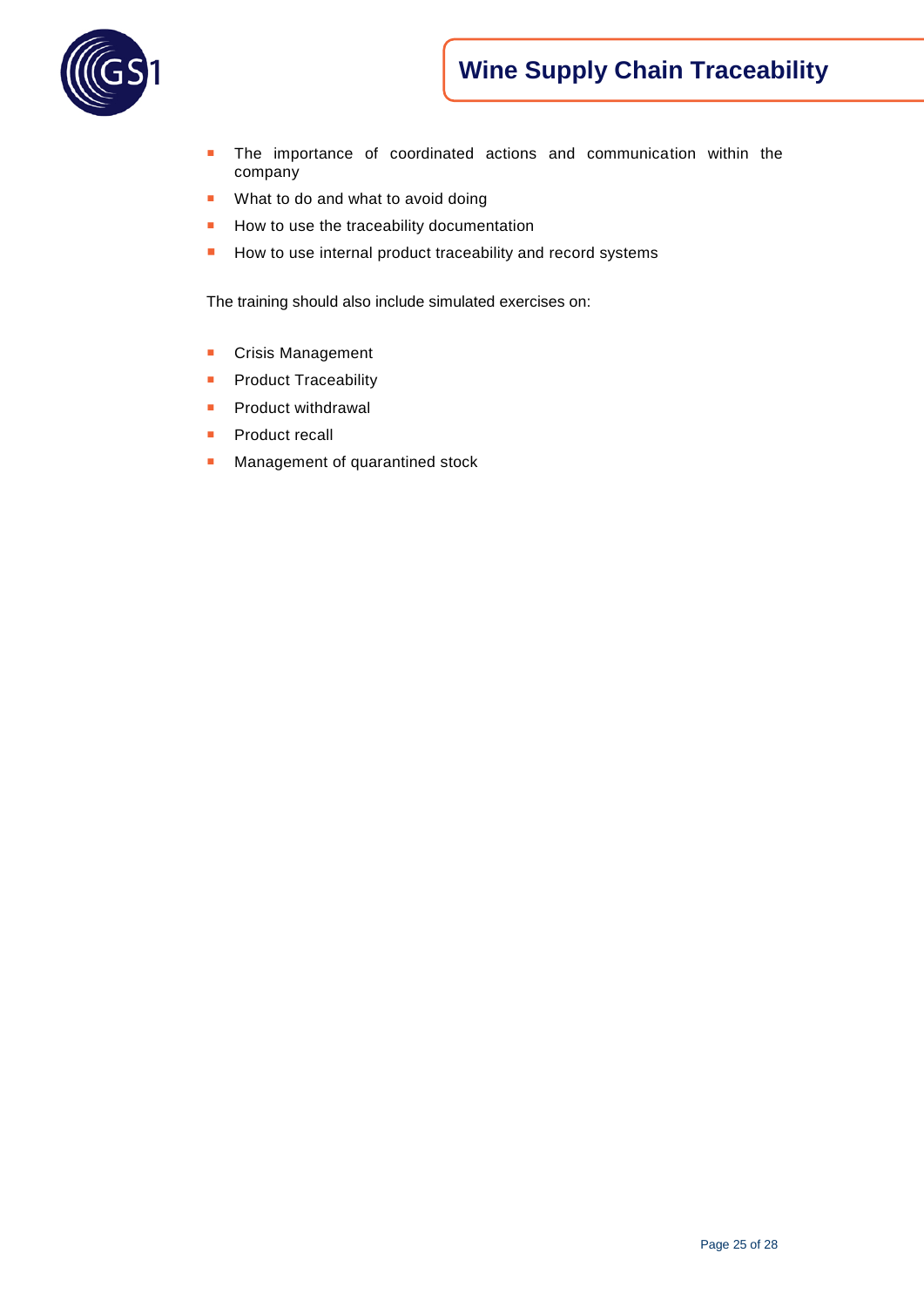



## <span id="page-25-0"></span>**7. Annex**

## <span id="page-25-1"></span>**7.1. EPC (RFID)**

Radio frequency identification (RFID) is a growing technology that utilises electronic tags to identify products (trade items), pallets (logistic units) and/or returnable assets throughout the supply chain. Recent GS1 standardisation developments in the field of RFID are internationally known as the Electronic Product Code (EPC) Network**7.** As a critical component of EPCglobal Network technology, low-cost, passive RFID tags enable the immediate, automatic transmission of identification, time, date and location information. RFID may contribute to improve the traceability process in the medium and long term when industry standards are fully developed and implemented.

For more information, please consult [http://www.epcglobalinc.org/.](http://www.epcglobalinc.org/)

## <span id="page-25-2"></span>**7.2. Contact Details of some GS1 Member Organisations in Wine Trading Countries and Territories**

Please consult<http://www.gs1.org/contact/worldwide.php>

## <span id="page-25-3"></span>**7.3. Bibliography**

- Voluntary Code of Practice for Traceability in the Wine Sector, EFWSID, 2001
- The Origin of Wine Scheme, South African Wine and Spirit Board, 2002
- Regulation (EC) No 178/2002 of the European Parliament and of the Council of 28 January 2002, OJEC, 2002
- GS1 Traceability Implementation, GS1(EAN International), 2003
- General GS1 Specifications V5.1, GS1(EAN International), 2004
- **Implementing Traceability in the Food Supply Chain, CIES, 2004**
- Using Traceability in the Supply Chain to Meet Consumer' Safety Expectations, ECR Europe, 2004

## <span id="page-25-4"></span>**7.4. Getting Started**

 $\overline{a}$ 

#### **Where do I start?**

Contact your local GS1 Member Organisation and register as a member. Construct Global Trade Item Numbers (GTIN) and/or Global Location Numbers (GLN) and/or Serial Shipping Container Codes (SSCC) using the GS1 Company Prefix allocated to you. Communicate your intentions to all trading partners that will read GS1 bar

7 GS1 EPCglobal is leading the development of industry-driven standards for the Electronic Product Code (EPC) Network to support the use of Radio Frequency Identification (RFID). It is a member-driven organisation comprised of leading firms and industries focused on creating global standards for the EPCglobal Network. Its goal is increased visibility and efficiency throughout the supply chain and higher quality information flow between trading partners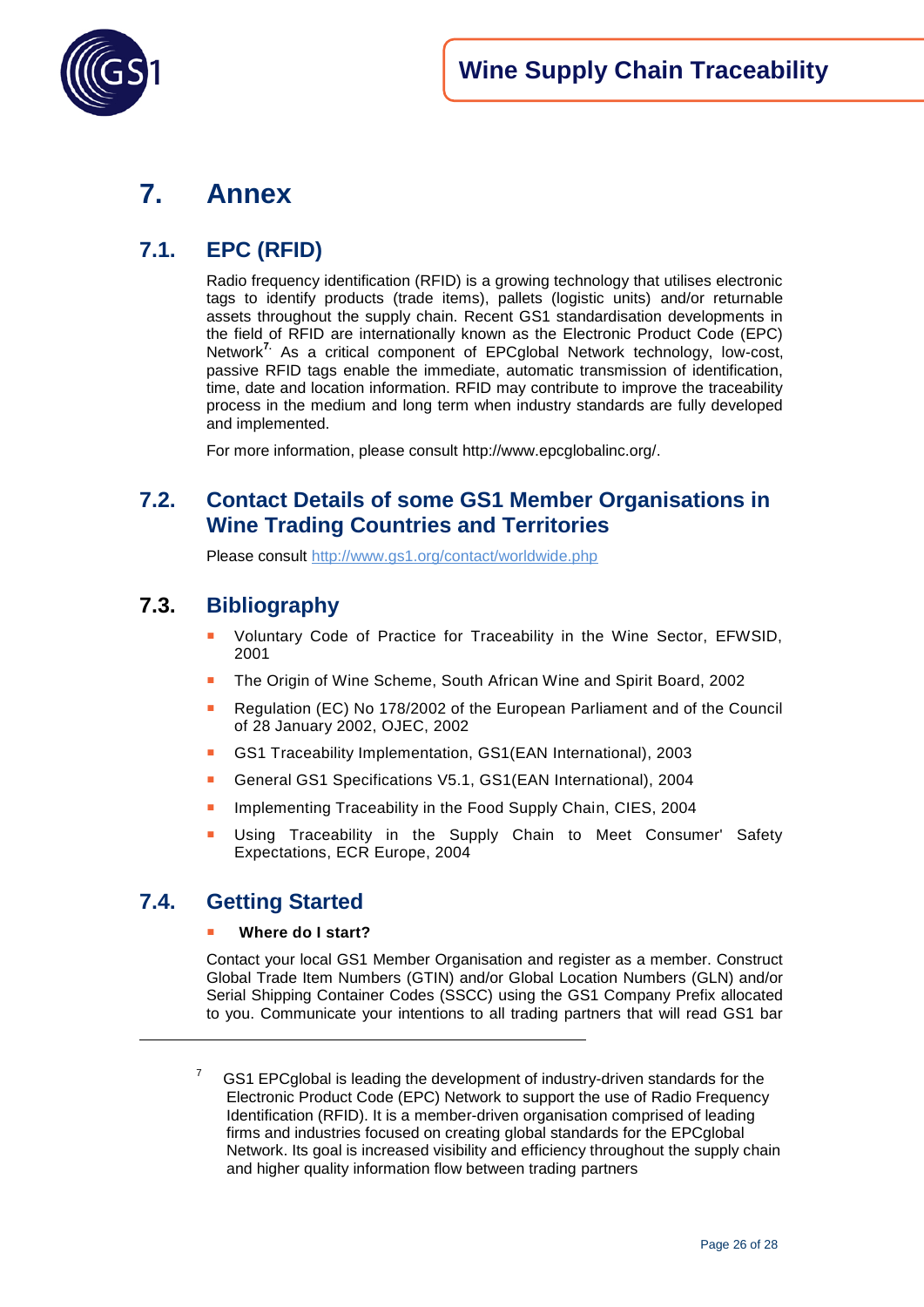

codes representing the above numbers and/or EANCOM® EDI or GS1 XML messages.

#### **What does it cost to become a member of a GS1 Member Organisation?**

Membership costs vary from one country to another and in general depend on the numbering capacity of the GS1 company prefix and the services required. The membership fees usually consist of an annual fee and a one-time joining fee.

#### **What do I get in return?**

A member company receives a GS1 Company Prefix, a capacity to number its products and basic support in implementing the GS1 system. The numbering capacity given to member companies depends on their requirements. Should a company wish to use EDI via EANCOM® messages, it can request the necessary information and manuals from its national GS1 Member Organisation.

#### **How do I administer the number bank allocated to me by a GS1 Member Organisation?**

When you join a GS1 Member Organisation, it will provide you with the necessary documentation to administer the numbering system. It is advisable that all companies centrally allocate product numbers.

#### **How do I print GS1 bar codes on labels?**

Label composition software should permit you to use desktop laser or ink jet printers, or you can use specially designed high performance thermal direct or thermal transfer printers. These may be self-contained units able to print preprogrammed label formats, or may require the use of a personal computer.

#### **Do I have to become a member of a GS1 Member Organisation in every country I operate in?**

No. One GS1 Member Organisation membership should meet all the identification and communication needs of a company. However, if there is a need for continuous GS1 Member Organisations support in other countries (i.e., in the local language) it is then advisable to seek membership in those countries too.

#### **Do I need to become a member of a GS1 Member Organisation to use GS1-128?**

Yes. Membership in a GS1 Member Organisation is required to use GS1 data structures. These data structures are represented in GS1 data carriers (bar codes). If you are not already a member of a GS1 Member Organisation, you will have to apply for membership if you wish to use GS1-128. If you are already a member of a GS1 Member Organisation, your annual membership fee includes support concerning all GS1 standards, including GS1-128.

#### **Is GS1-128 used only to identify pallets?**

No, it is being used for the identification of trade units, identification and tracking and tracing of logistics units (mainly pallets) and assets, as well as encoding of additional information, such as batch numbers, production or best before dates, etc. Many other applications also utilise the GS1-128 standards and symbology.